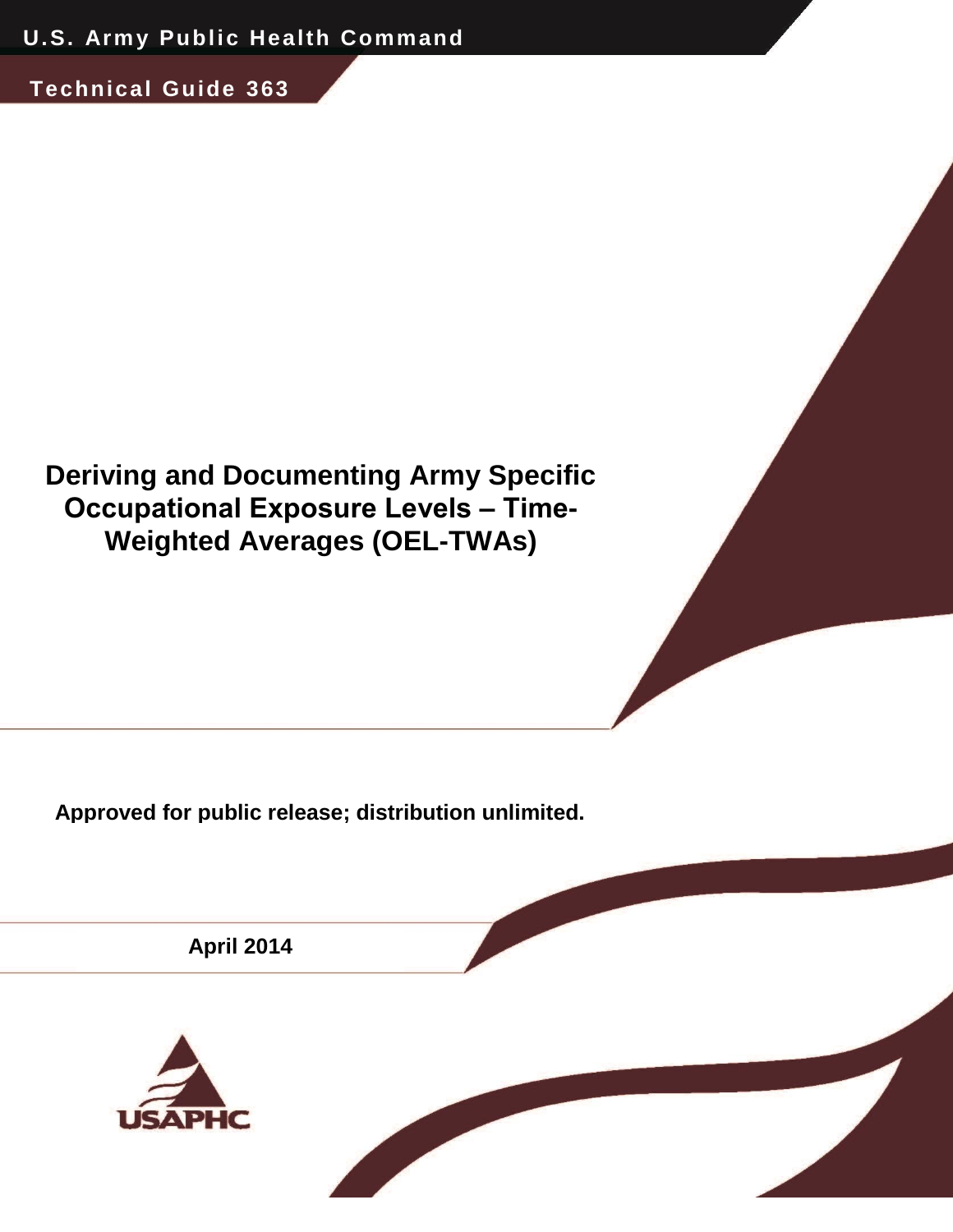Use of trademarked names(s) does not imply endorsement by the U.S. Army but is intended only to assist in identification of a specific product.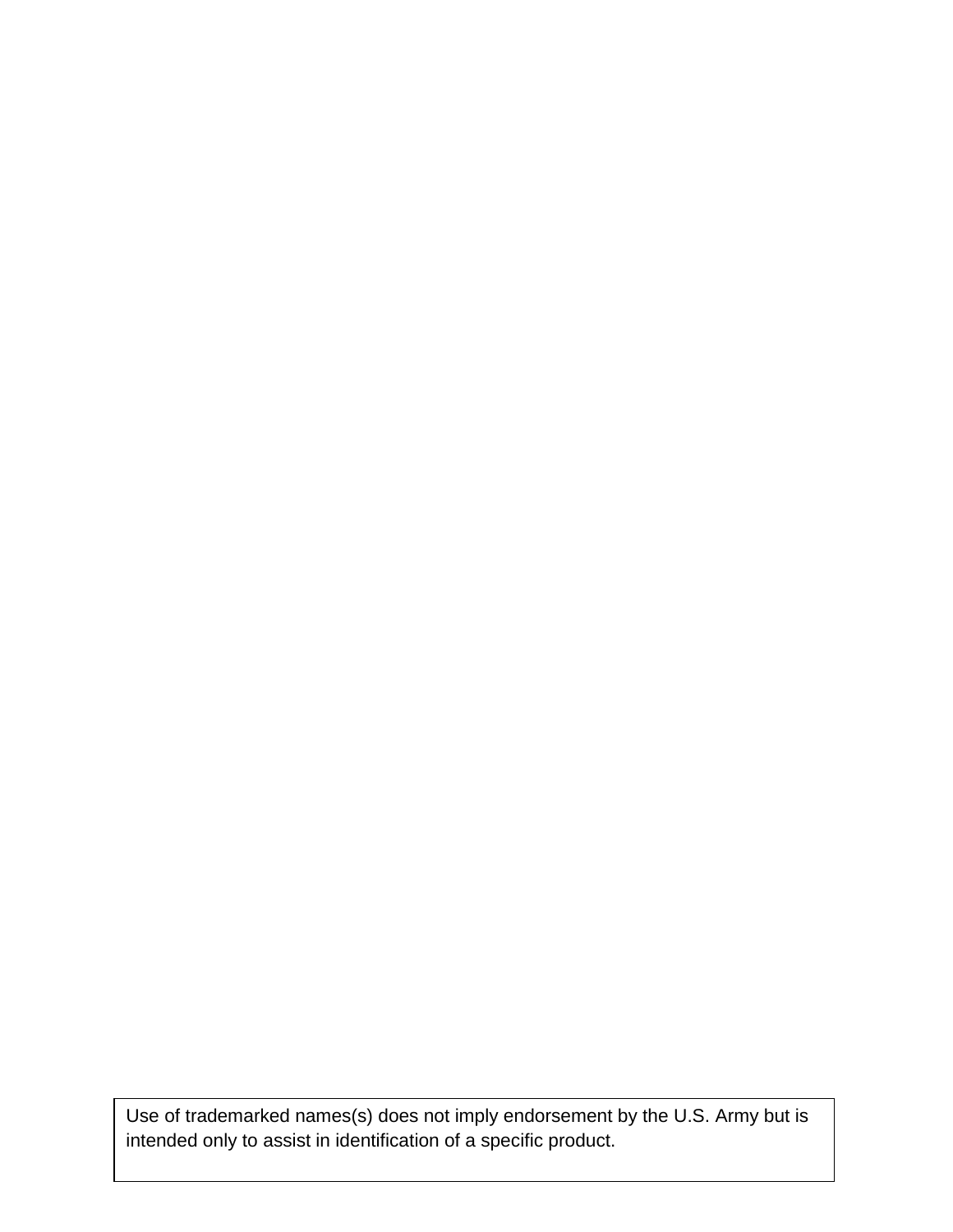# TABLE OF CONTENTS

| 1.0 |                                                             |  |  |  |  |  |
|-----|-------------------------------------------------------------|--|--|--|--|--|
| 2.0 |                                                             |  |  |  |  |  |
| 3.0 |                                                             |  |  |  |  |  |
| 4.0 |                                                             |  |  |  |  |  |
| 5.0 |                                                             |  |  |  |  |  |
| 6.0 | 6.1<br>6.2<br>6.3<br>6.4<br>6.5<br>6.6<br>6.7<br>6.8<br>6.9 |  |  |  |  |  |
| 7.0 |                                                             |  |  |  |  |  |
|     | <i>Annondinon</i>                                           |  |  |  |  |  |

#### Appendices

| B. Workplace Environmental Exposure Level (WEEL) Report OutlineB-1 |  |
|--------------------------------------------------------------------|--|
|                                                                    |  |
|                                                                    |  |

| Glossary |  |  |  |
|----------|--|--|--|
|----------|--|--|--|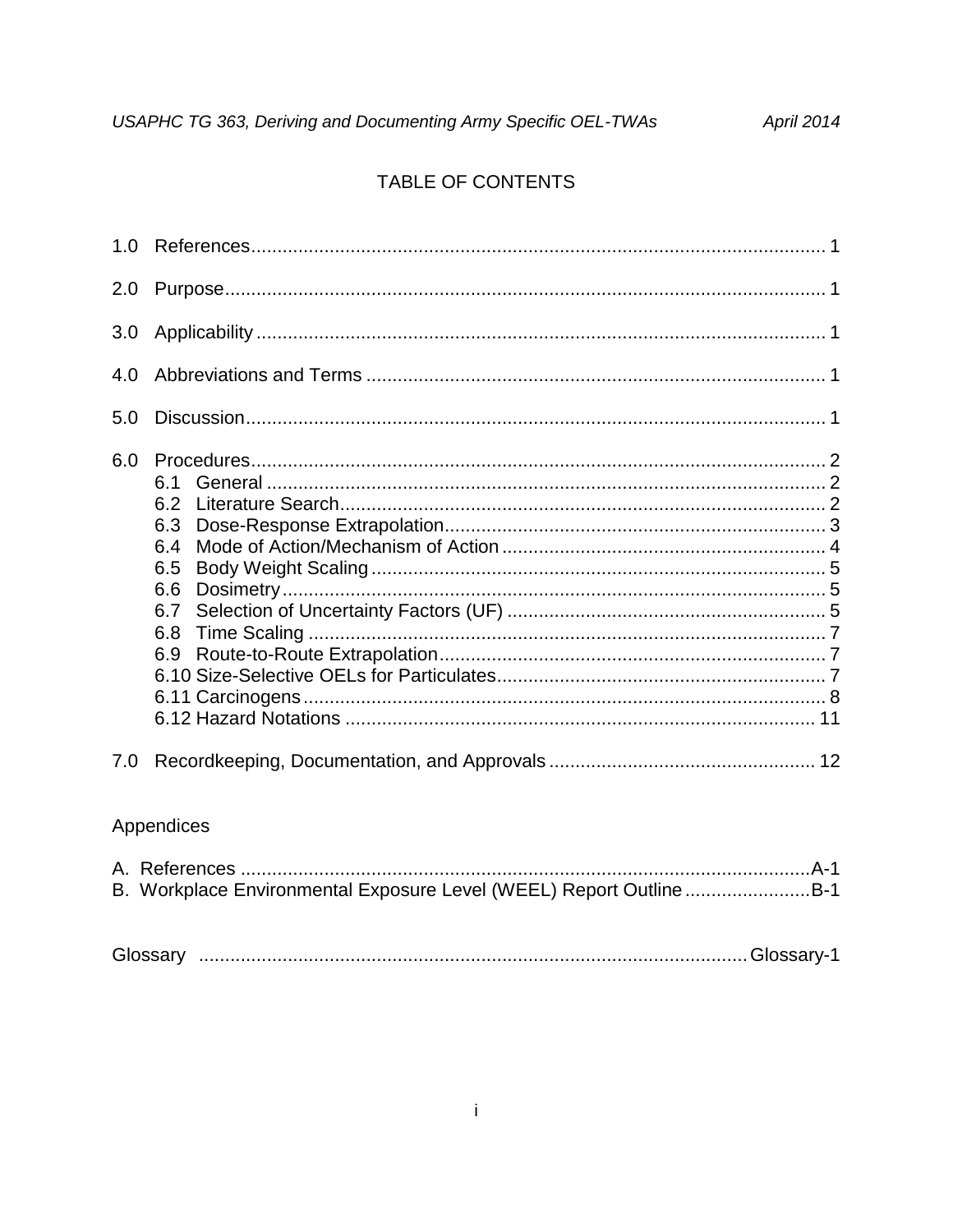# **1.0 References**

See Appendix A for a list of references used to prepare this U.S. Army Public Health Command technical guide (USAPHC TG).

# **2.0 Purpose**

The purpose of this TG is to provide guidance to Toxicology Portfolio, U.S. Army Institute of Public Health (AIPH), personnel in developing and documenting Occupational Exposure Levels ‒ Time-Weighted Averages (OEL-TWAs). This TG does not address the derivation of Ceiling or 15-minute Short-Term Exposure Limits which may be necessary for some chemicals.

# **3.0 Applicability**

This TG applies to all AIPH personnel who derive OEL-TWA values.

# **4.0 Abbreviations and Terms**

See the glossary for a list of abbreviations and definitions of terms used to prepare this TG.

# **5.0 Discussion.**

Occupational exposure levels are guidance or regulatory values which establish an upper bound limit to the airborne levels of chemicals allowed in the workplace. These OELs are typically established by regulatory agencies such as the Occupational Safety and Health Administration (OSHA) or professional organizations such as the American Conference of Governmental Industrial Hygienists (ACGIH). In Army workplaces, industrial hygiene regulations require use of the more stringent of the ACGIH Threshold Limit Value (TLV) or OSHA Permissible Exposure Limit (PEL) (reference 1). Additionally, there are U.S. Army OELs for chemical warfare agents that must be followed (reference 2). In the absence of a TLV or PEL, other sources may also provide OEL guidance including values published by the Workplace Emergency Exposure Level (WEEL) committee and the National Institutes for Occupational Safety and Health (NIOSH). NIOSH Recommended Exposure Limits should be applied for exposures to specific engineered nanomaterials, such as carbon nanotubes (reference 3) and nanoscale titanium dioxide (reference 4), since neither OSHA nor ACGIH provide OELs for these materials.

In cases where there are no Federal or other recognized criteria for a military compound, the Army may need to derive its own guidance levels to protect Department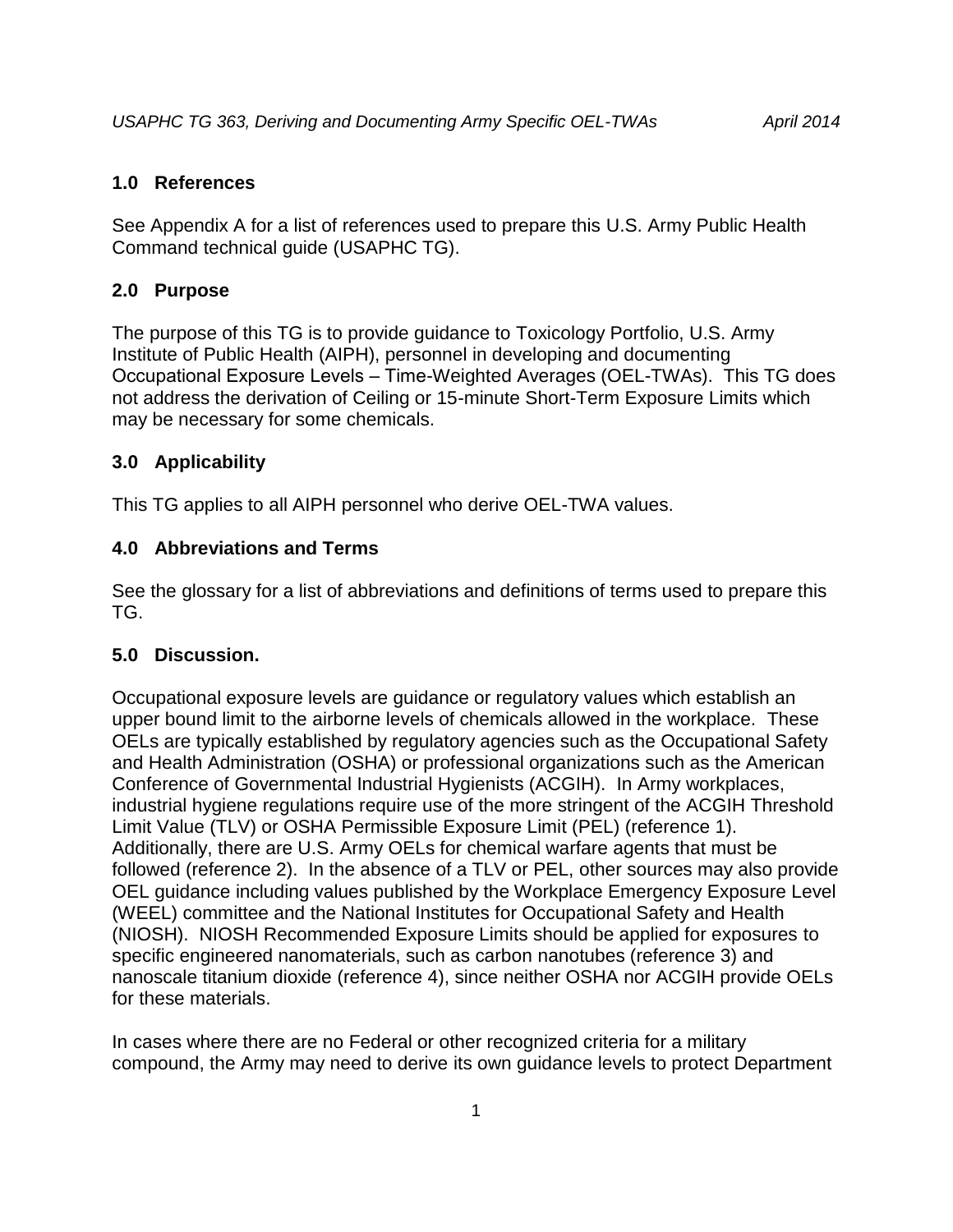of Defense (DOD) personnel. This TG outlines the process for deriving and documenting Army specific OELs. The focus of this document is to provide guidance to develop 8-hour TWA values. These criteria should provide protection for most workers exposed for 8 hours per day, 5 days per week for an entire working career.

#### **6.0 Procedures.**

6.1 General

For chemicals that do not cause cancer, the general approach outlined here incorporates the U.S. Environmental Protection Agency (EPA) method used to derive a Reference Dose (RfD) (reference 5). The derived RfD is then subjected to a route-toroute extrapolation for workplace inhalation exposures, and this value is finally adjusted for the standard work cycle to derive the OEL. If inhalation data are available, they can be used without the route-to-route extrapolation step, thus reducing some of the uncertainty in this process. In the absence of inhalation data, the oral RfD is subjected to route-to-route extrapolation to an inhaled dose and finally an OEL. Since systemic effects may differ significantly for the inhalation and oral routes, caution needs to be taken when making this extrapolation. For substances that may cause sensory irritation to the eyes, upper or lower airways, or other local effects on any region of the respiratory tract, a different approach will need to be taken.

#### 6.2 Literature Search

The first step in deriving an OEL is to perform a complete literature search for the compound of interest. All of the relevant health-related information should be gathered including any human epidemiology data, as well as applicable animal toxicity information. In addition to the health and toxicity information, the data package should also include all available physical and chemical data. Search strategies should include electronic databases (such as TOXLINE, Hazardous Substances Database (HSDB), and Registry of Toxic Effects of Chemical Substances (RTECS)), published articles in toxicology journals, technical reports, books, and any available unpublished data from industry, academia, or the government.

At this point in the process a determination should be made as to the adequacy of the database for establishing an OEL. If the only toxicity information available on a candidate compound is an acute oral toxicity study, it would be very difficult to derive an 8-hour TWA with any confidence. If the data do not support the derivation of an OEL, it may be possible to use a hazard banding approach as a temporary measure while additional toxicity data are developed (reference 6). Since the primary purpose of this process is an attempt to derive OELs, the database should ideally include repeateddose inhalation studies; however, these may not always be available and extrapolations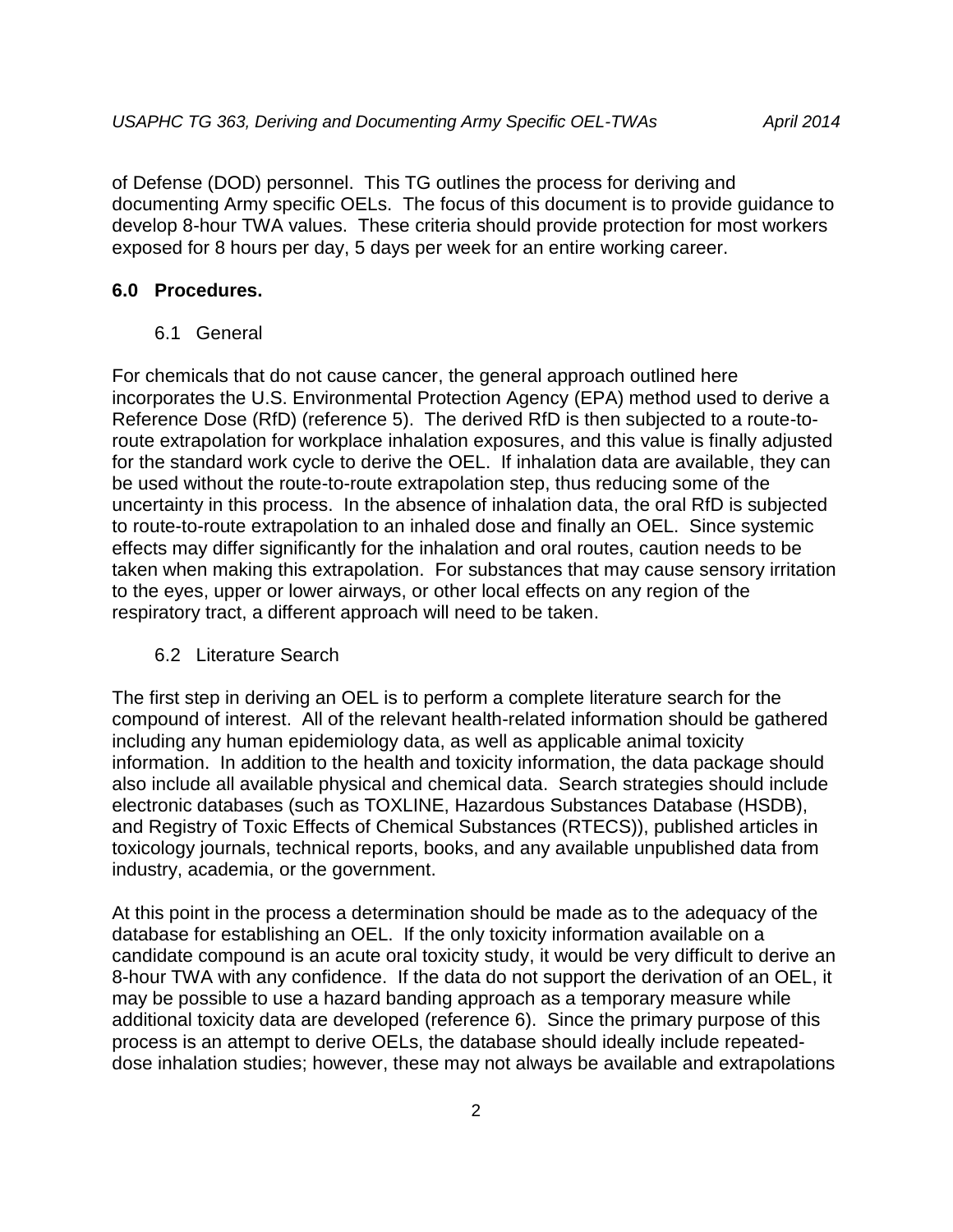from repeated-dose oral or other exposure routes may be used with caution. If the OEL will be based on an oral exposure study, the duration of that exposure should be 13 weeks (90 days) at a minimum. If inhalation data are available, a 28-day minimum exposure could be used to derive the OEL. With the exception of the last step (route-toroute extrapolation), the methods described here can be used for inhalation exposures as well as oral dosing or other routes of exposure.

6.3 Dose Response Extrapolation

#### *6.3.1 Key Study*

Once the database has been assembled, the next step is to select the key study. The key study is the primary study on which the OEL is based. In large part, the selection of the key study is dependent on professional judgment, and the rationale for selecting a particular study should be explained in the OEL documentation. Typically, the key study will be a well-run toxicity study that demonstrates a clear dose-response relationship and with some toxic or adverse effect observed. In addition, the key study is generally conducted with the species most sensitive to the toxic effects of the test compound. The data package will likely include information from many sources with variations in study quality. Preference should be given to studies which were performed according to Federal guidelines such as the U.S. Food and Drug Administration (FDA) (reference 7), or EPA Good Laboratory Practices (GLP) (reference 8), or similar guidelines from the European Organization for Economic Cooperation and Development (OECD) (reference 9). In the absence of studies performed under these guidelines, any other available data may still be used but the rationale for its use, including an assessment of the quality of the study, should be described in the OEL documentation. Only information from primary sources should be used to derive the OEL. Data from secondary sources may be included, but it should be used only in a supporting or explanatory role.

#### *6.3.2 Critical Effect*

Once the key study has been selected, the next step is to select the critical effect. This is the toxic response from the key study that will be modeled to estimate a comparable toxic response in humans. The critical effect should show a dose-response relationship, be an adverse effect and not simply an adaptive effect, and be a response that is relevant in humans.

#### *6.3.3 No Observed Adverse Effect Level (NOAEL)*

In the traditional approach to derive an OEL from animal toxicity data, an NOAEL is identified from the critical study. The NOAEL is the highest dose tested which did not produce the critical toxic effect in the test species. This level then undergoes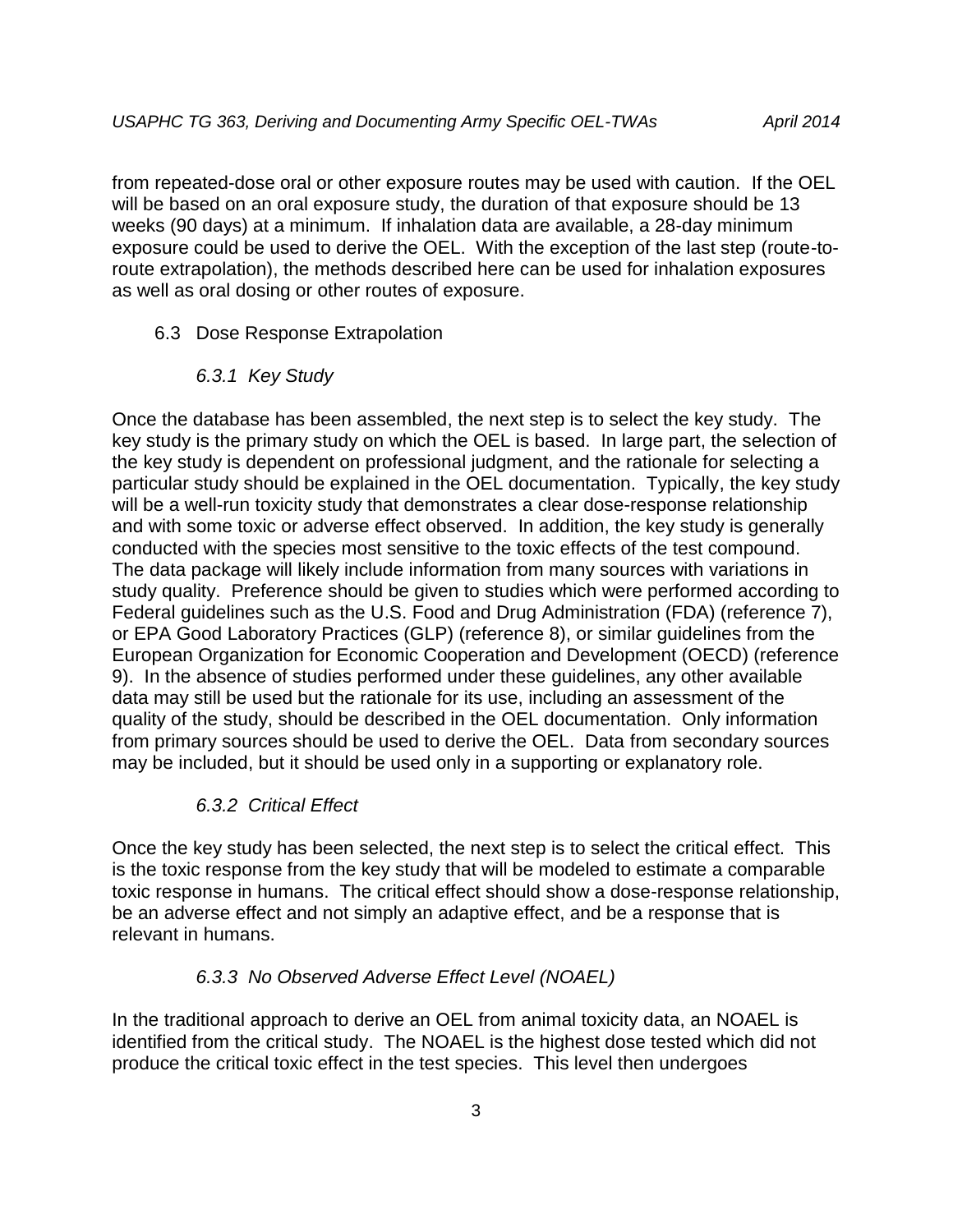adjustments to extrapolate it to a comparable human dose. Due to a number of problems with this approach (reference 10), the current and more generally accepted procedure is to use the Bench Mark Dose (BMD).

### *6.3.4 Bench Mark Dose (BMD)*

BMD (or Bench Mark Concentration (BMC) for inhalation studies) is a statistical extrapolation of the entire dose-response curve for a given toxicological endpoint. In addition to the advantages of utilizing data from all of the study animals, it also allows for a BMD estimate to be derived even when the study was not able to identify an NOAEL. Finally, the BMD also allows a given level of response to be selected such as a 10 percent (%) effective concentration or a concentration that causes a given response in 10% of the population (reference 11). The BMD software (BMDS) program is available to download from the EPA Web site at [http://epa.gov/NCEA/bmds/.](http://epa.gov/NCEA/bmds/) This site also provides online tutorials and other instructional materials for running the BMDS. More detailed information on using the BMDS in performing dose-response extrapolations and modeling the dose-response curve can be found in the EPA BMDS technical guide (reference 11). In order to be reasonably sure the exposure levels derived are safe for the workers, the more conservative (protective) 95% lower confidence limit on the 10% response level should be used; this value is identified as the BMDL<sub>10</sub> (reference 10).

The BMD/BMC approach is the preferred method for data extrapolation. In the event that a satisfactory fit cannot be accomplished for any of the available BMD models, it is reasonable to use the NOAEL/Lowest Observed Adverse Effect Level (LOAEL) approach and select a Point of Departure (POD) using this method. The NOAEL/LOAEL or the BMDL<sub>10</sub> becomes the POD for further dose extrapolations to derive the OEL.

#### 6.4 Mode of Action/Mechanism of Action

Any available information on the general nature of the key events that describe the toxic interactions between the test chemical and the cells of the animal model (Mode of Action (MOA)) or key biological and molecular events impacted by the test chemical (Mechanism of Action) should be described in detail in the documentation (reference 12). This information may not currently have a direct application to the risk assessment process, but mechanistic and pharmacokinetic data may be considered in the overall assessment and could be used to reduce uncertainty in the animal-to-human extrapolations.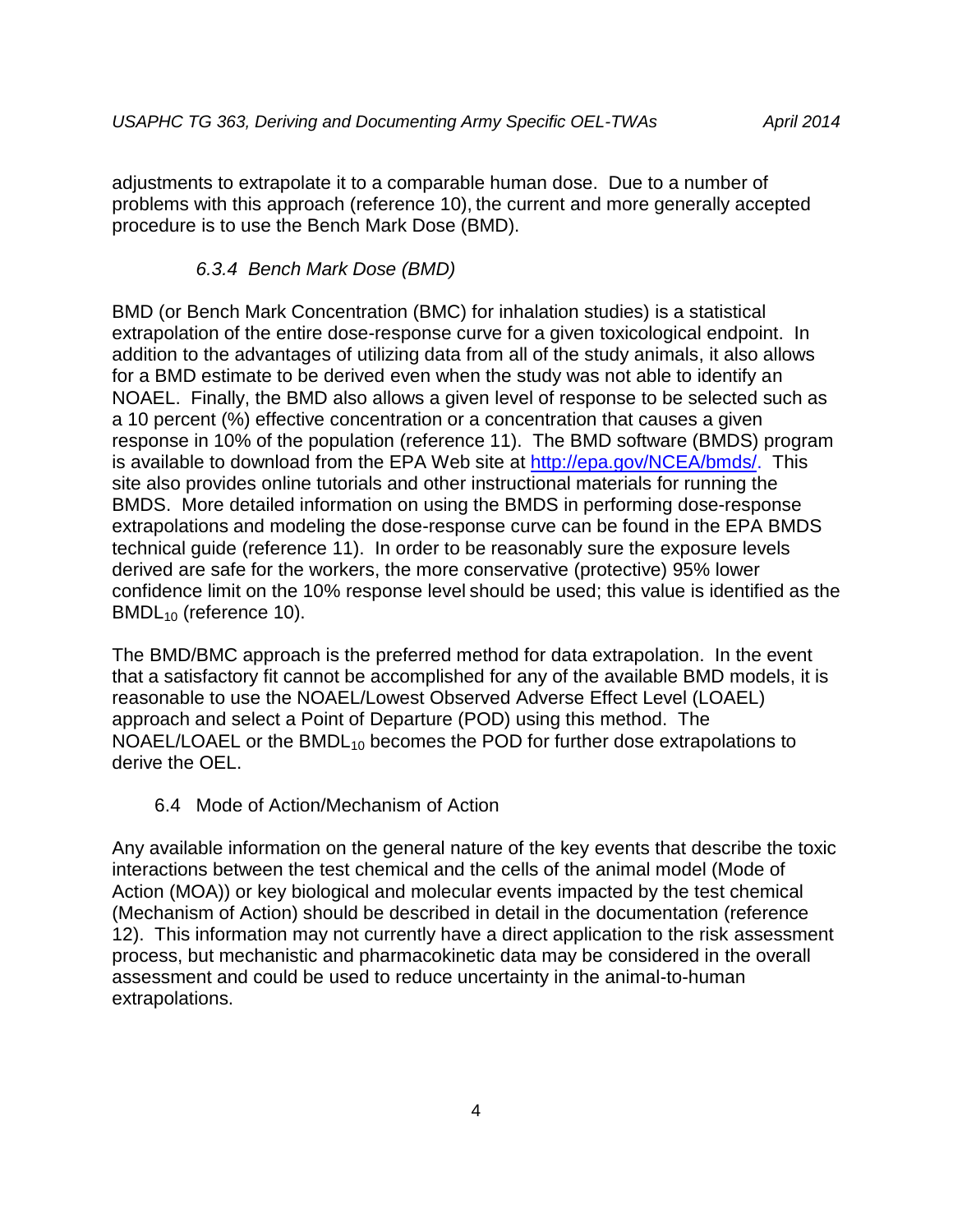6.5 Body Weight Scaling

The animal dose should be adjusted to a human dose based on scaled body weight using the following equation (reference 13).

 $Dose_{Human} = Does_{Animal} x (BW_A/BW_H)^{1/4}$ 

#### 6.6 Dosimetry

If a repeated-dose inhalation study is used for the OEL derivation, alternate methods may be utilized to improve the accuracy of the dosimetry estimates. If the test compound is a particulate, then the EPA's Regional Dose Deposition Ratio model (reference 14) or the newer Multiple-Path Particle Dosimetry (reference 15) software may be utilized to derive adjustment factor dosimetric corrections to the NOAEL or BMC. For gases with effects on the respiratory system, the EPA's Regional Gas Dose Ratio model can be used to estimate human lung effects (reference 16). Since the Army will rarely have repeated-dose inhalation studies available for deriving OELs for military compounds, the reader is referred to the cited references for more details on these methods.

6.7 Selection of Uncertainty Factors (UFs)

Due to the uncertainty in all of the assumptions made to this point in extrapolating the animal data to humans, the estimated human dose is generally divided by UFs. The following is a list of the most common UFs (reference 10).

*6.7.1 Intraspecies – (UF H)*

This factor is intended to account for the variation in sensitivity among the members of the human population. It is intended to provide protection for sensitive subpopulations but not ultrasensitive individuals. The maximum value is generally 10, and a number of studies support the idea that this value provides protection for most members of the general population (reference 10). A lower UF (generally 3 [the rounded square root of 10] or 1) may be used if supporting data are available. For example, if a number of studies on a variety of compounds with a similar MOA show a relatively narrow range of responses (ED/EC  $_{50}$  values) a lower UF may be reasonable. The rationale should be detailed in the OEL documentation.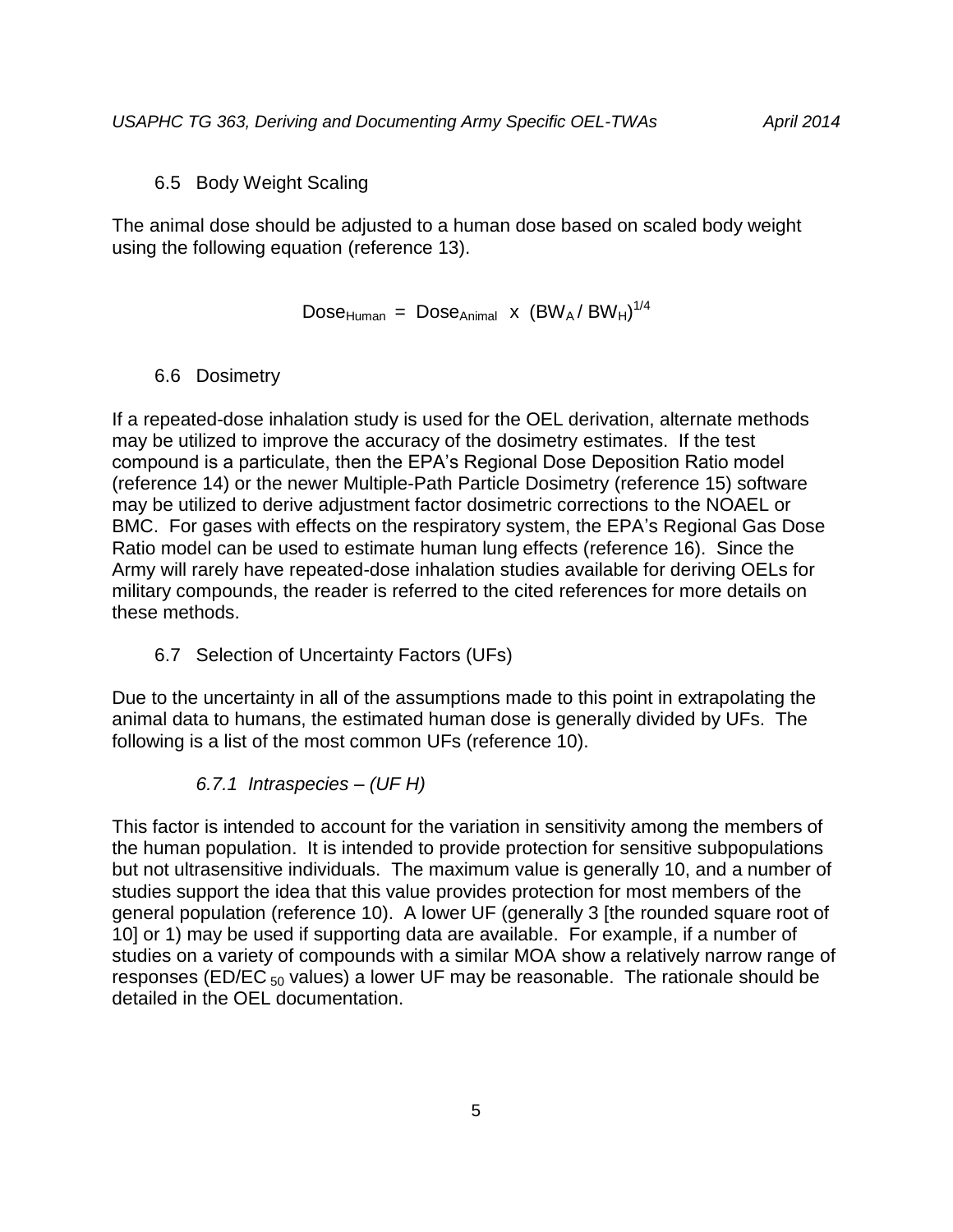*6.7.2 Interspecies – (UF A)*

This factor is intended to account for the differences in toxicity between humans and the test species; a value of 10 is generally used as the starting point. Again, there is flexibility in the value chosen, and if data are available to support a number less than 10 it should be presented in the OEL documentation. Examples of this type of supporting rationale include basing the OEL on toxicity data from the most sensitive species. Information that humans are less sensitive than the animal models for the toxic endpoint may also be used to support a reduced UF. Information from medical surveillance should also be considered as a possible source of human exposure information. Mechanistic and MOA information may also be used to argue for a UF less than the default value. A more in-depth discussion of interspecies extrapolation may be found in reference 10.

#### *6.7.3 Subchronic to Chronic – (UF S)*

An additional 10-fold factor may be warranted when extrapolating from less-thanchronic animal data to chronic human exposures. As with the other UFs, if a reasonable argument can be presented then a reduced (or no) UF can be used. Examples of this rationale include data to show that the particular toxic effect does not increase in severity with longer term exposures.

### *6.7.4 Extrapolating from an LOAEL – (UF L)*

An additional 10-fold factor should be used when deriving an RfD from an LOAEL instead of an NOAEL. This factor is intended to account for the uncertainty involved in extrapolating from shorter term data to lifetime exposures. As discussed above, calculation of a BMD eliminates the need for identifying an NOAEL.

#### *6.7.5 Inadequate Database – (UF-D)*

If the toxicity data for a compound is very limited, an adjustment is sometimes made to account for the uncertainty in the extrapolation. Suggested guidelines for this UF include a UF of 3 for lack of systemic toxicity data in a second species and a value of 3 for lack of reproductive toxicity information (reference 17). There is flexibility in using this UF, and a final decision should be based on professional judgment.

#### *6.7.6 Composite UF*

Once UFs for each of the factors are selected they are multiplied together to form a composite UF. In actual practice the composite UF could become quite large with a resulting very low exposure criterion. The EPA has concluded that the composite UF should not be greater than 3000. Higher total UFs indicate there is little confidence in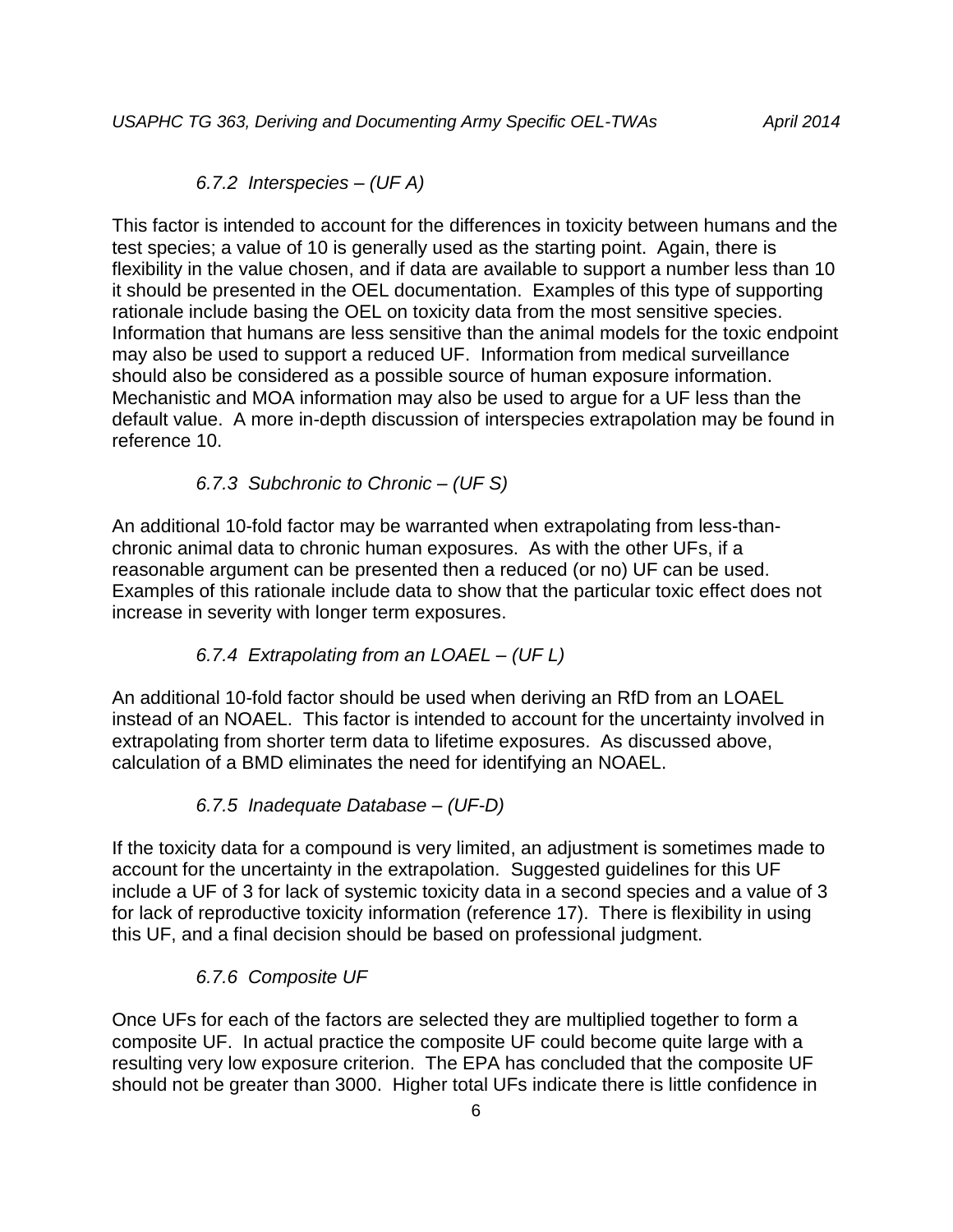the estimate and the level of uncertainty in the overall assessment is too great to be reliable (reference 18). It is advisable to follow EPA practices when developing RfD type numbers and not attempt to derive an OEL if the total UF would be greater than 3000.

6.8 Time Scaling

The animal dose, either BMD or the NOAEL/LOAEL, needs to be converted to an estimated human equivalent dose (HED) (references 13 and 14). If the animal study was based on dosing 7 days per week, an adjustment should be made to scale this regimen to a typical work week of 5 days per week. This can be accomplished by multiplying the  $BMDL_{10}$  or NOAEL by 5/7.

6.9 Route-to-Route Extrapolation

The final step in the process to derive an OEL is conversion of the HED dose, which is in milligrams of substance per kilogram of body weight (mg/kg) units, to an airborne concentration. This is accomplished through the following equation:

Airborne Concentration (mg/m<sup>3</sup>) = [HED(mg/kg) x70 kg] / 10m<sup>3</sup>

The value in milligrams per cubic meter (mg/m<sup>3</sup>) units represents the final 8-hour TWA as the OEL. The derived OEL should be further evaluated before finalized. The OEL should be compared to analogous substances with published OELs in terms of the overall toxic effects as well as the derivation and rationale used for the published OEL. Industrial hygiene surveillance data may also be useful in any final determinations made regarding the newly derived OEL.

#### 6.10. Size-Selective OELs for Particulates

When an OEL is derived for a particulate material the toxic effects depend on the particle size, mass, and other physical/chemical properties (e.g., solubility). The ACGIH has recently begun assigning Particle Size-Selective OELs (reference 19). Based on this guidance, an atmosphere with mixed particle sizes of the same material could result in multiple OELs. These OELs are designated as inhalable, thoracic, or respirable depending on the particle size and toxic properties.

### *6.10.1 Inhalable Fraction OELs*

Inhalable fraction OELs are materials that are toxic when deposited anywhere in the respiratory tract and which produce effects in organ systems distal to the respiratory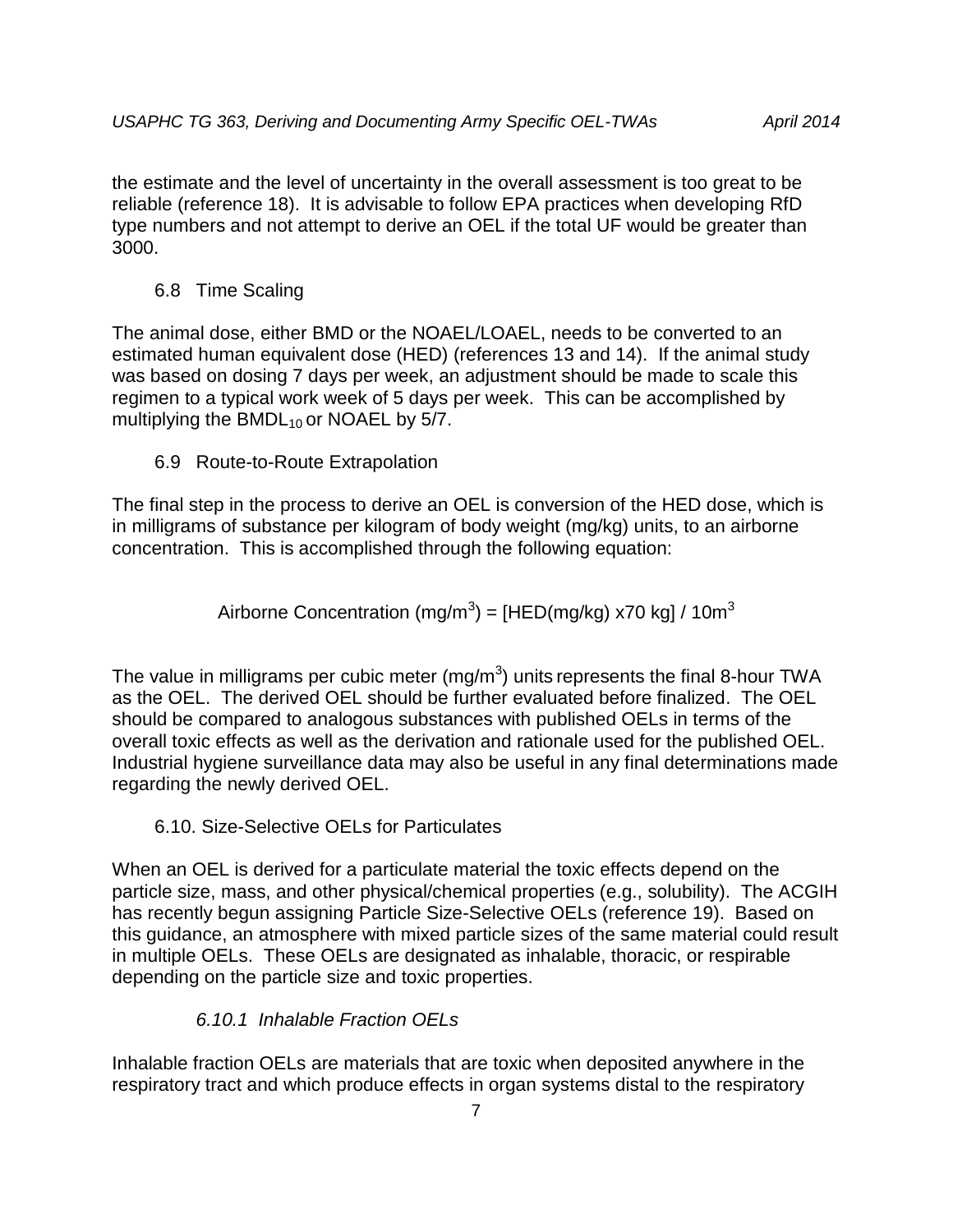system. An example is manganese which has an OEL based on central nervous system impairment.

#### *6.10.2 Thoracic Fraction OELs*

Thoracic fraction OELs address materials that are directly toxic when deposited anywhere within the lung airways and the gas exchange region. Sulfuric acid is an example of a material with a T designation following the TLV.

#### *6.10.3 Respirable Fraction OELs*

Respirable fraction OELs are based on the respirable fraction of the particulate. This is the fraction that reaches the deep lung and is toxic when deposited in the gas exchange region. Examples include mica, silica, and coal dust.

#### 6.11 Carcinogens

If the available chemical toxicity information suggests that a chemical is a carcinogen, an alternative procedure to derive an OEL to protect workers from these effects may be necessary. First, the determination that a compound is carcinogenic should be based on a weight of all available evidence. This should include structure-activity information, *in vitro* and *in vivo* mutagenicity data, and information on the MOA for tumor formation, long-term animal studies, and available human data. This TG outlines an approach to derive OELs for potential carcinogens using two scenarios which depend on the available toxicity data.

#### *6.11.1 Scenario One*

The first scenario assumes that there are inadequate human data to perform a doseresponse assessment, and that there are no chronic animal data, but that the mutagenicity data are positive. In this case, the mutagenicity data should show positive responses in more than one test and preferably positive results in *in vitro* tests with mammalian cell lines and *in vivo* tests in mammals. The mutagenicity data should also be correlated with Structure-Activity Relationship (SAR) data and any other MOA information from structurally similar compounds which are carcinogens. If these conditions are met, the suggested approach to protect workers from potential carcinogenic effects is to add an additional UF to the animal-to-human extrapolation described above. Selection of the UF should be based on professional judgment and factor in all of the available data. There are no specific guidelines for the selection of this UF, but a default value of 10 is recommended unless there is additional information suggesting a different value.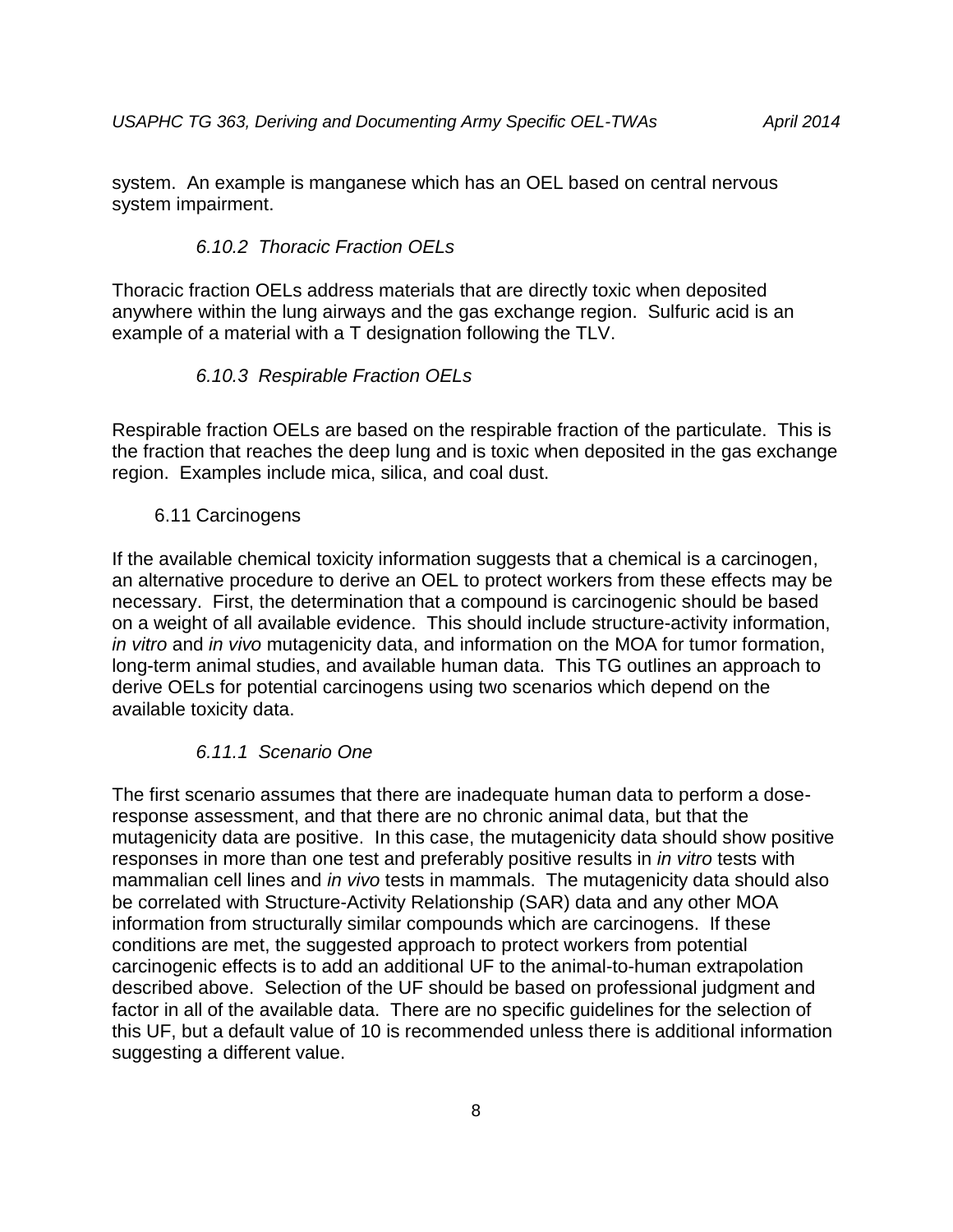#### *6.11.2 Scenario Two*

In the second scenario, the human data are again inadequate for a dose-response assessment but there are positive data from one or more chronic animal studies. In this case, the weight of evidence should still be considered. Are there positive results from more than one species? Do both species and genders show a positive response and is the response dose-related? Are the tumor types likely to be found in humans? Given that these conditions are met, a dose-response extrapolation of the animal data may be performed and used to derive the OEL. As described for the non-cancer effects, the OEL should be based on inhalation data, but this type of information is unlikely to be available so data from other routes of exposure may be used with caution. Key considerations include the types of tumors and their relevance to humans. In addition, the tumors should be a result of systemic compound effects and not direct acting or localized responses (reference 17). If the decision is made to proceed with the extrapolation, an adaptation of the methods described by the EPA is recommended and outlined below.

### *6.11.2.1 Step One*

The first step of the second scenario is development of a carcinogen slope factor (SF). The SF is a toxicity value that quantifies the dose-response relationship. The SF generally represents the upper 95<sup>th</sup> percent confidence limit of the slope of the doseresponse curve (reference 20) and the units are milligrams per kilogram-day (mg/kg-d). It is derived using the BMD cancer models; these models provide an estimate of the SF as one of the outputs. There are several BMD cancer models to choose from, and the final determination of an SF should be based on the model that provides the best fit to the experimental data (reference 11). If no one model provides a best fit, a composite (average) of the models may be considered.

#### *6.11.2.2 Step Two*

Once the SF is obtained it should be converted to an inhalation unit risk (IUR). The IUR represents the carcinogenic risk per unit concentration, and for inhalation exposures the units are expressed as mg/m<sup>3</sup>. The SF represents the risk per unit dose; for oral data it is the risk per mg/kg-d. This value is converted to an IUR by the following equation (adapted from reference 17):

$$
IUR = [SF (mg/kg-d)-1 x 20 m3/day] x (70 kg)-1
$$

The 20 m<sup>3</sup>/day value represents the mean volume of air inhaled by an adult during a 24hour day. The 70 kg value is the average weight of a male worker.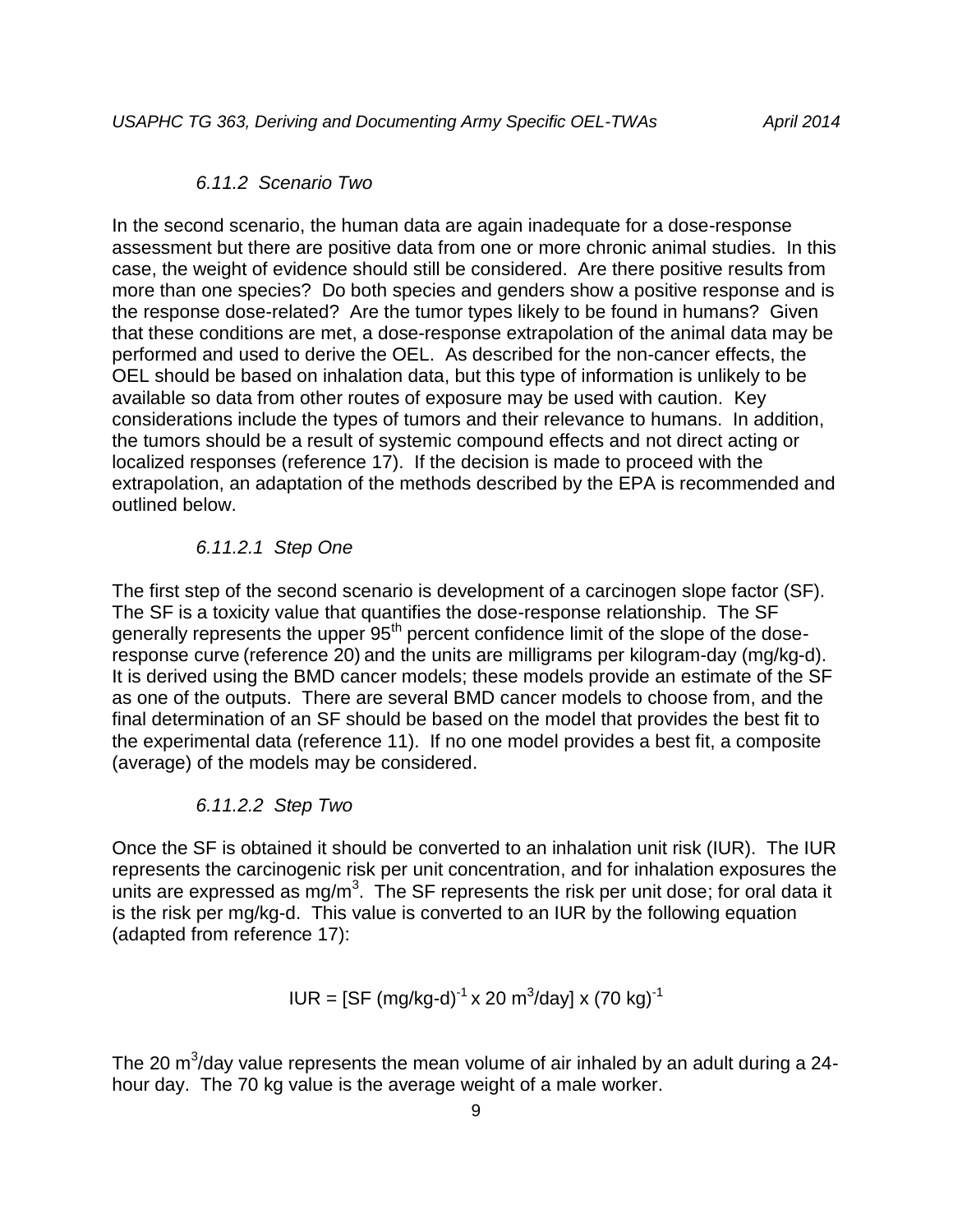#### *6.11.2.3 Step Three*

The next step in the process is the assessment of the exposure adjusted for an 8-hour work schedule using Equation 6 from the EPA risk assessment guidance (reference 16).

$$
EC = (CA \times ET \times EF \times ED) / AT
$$
  
or  

$$
CA = EC \times AT/ET \times EF
$$

Where:

- $EC =$  exposure concentration (mg/m<sup>3</sup>),
- $CA =$  contaminant concentration (mg/m<sup>3</sup>); the CA is an unknown at this point in the calculation and will be derived in a later step; CA is the OEL.
- $ET =$  exposure time for a worker; it is assumed an 8-hour work day.
- $EF =$  exposure frequency for workers; conservatively assuming 250 work days per year.
- $ED =$  exposure duration; assuming a 30-year working career.
- $AT =$  averaging time; the lifetime in years (70) x 365 days per year x 8 hours per day.

Using this equation and the default values:

$$
EC = 0.587 \times CA
$$

### *6.11.2.4 Step Four*

In the final step the IUR and EC are used to derive the CA (OEL). The EPA general risk equation for inhalation risk (Equation 11 from reference 16) is used to solve for the CA value:

#### $RISK = IUR \times EC$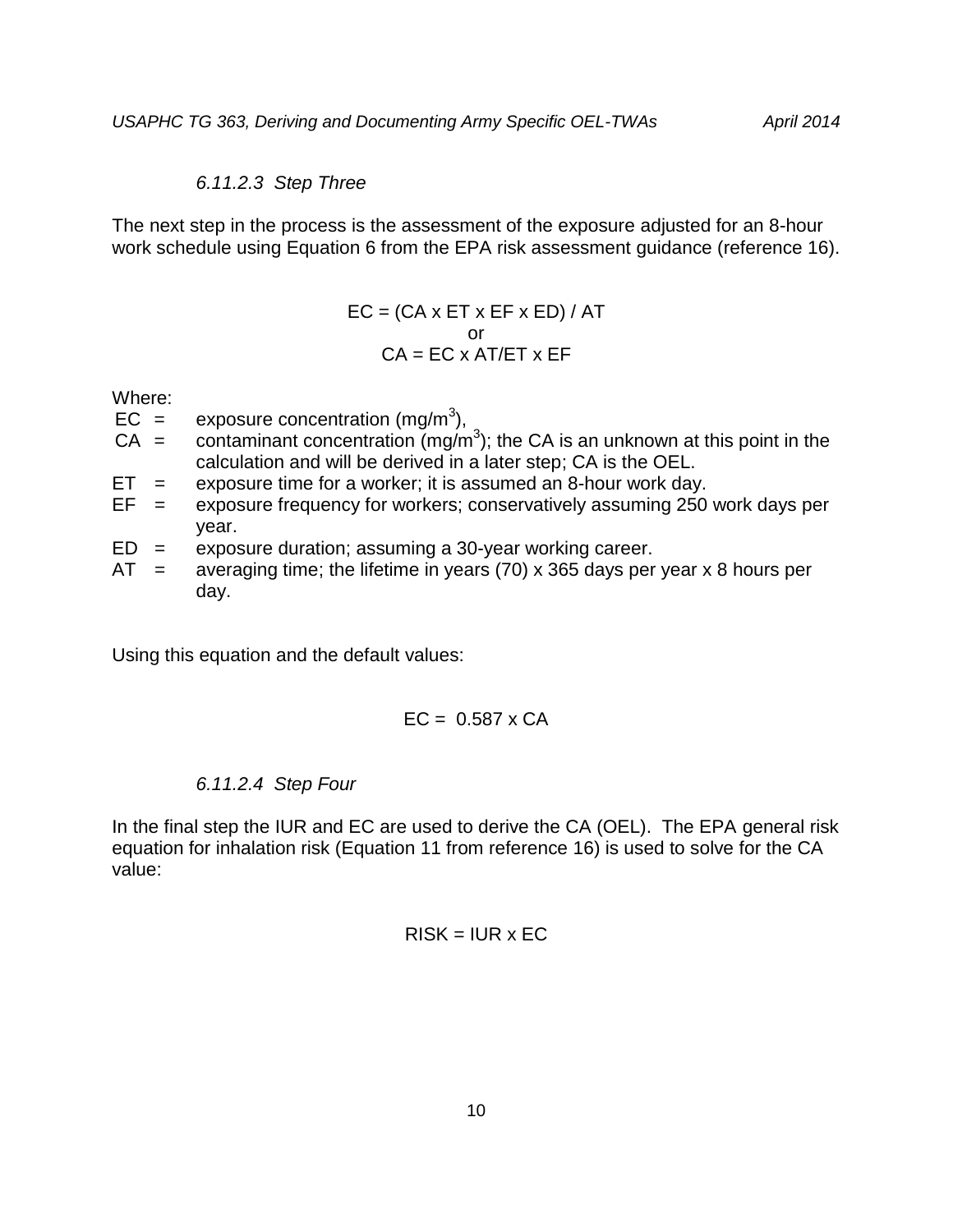In this equation, the risk value is set at the desired level and the equation is solved for the CA value from the previous equation:

> $RISK = IUR \times (0.587 \times CA)$ or  $CA = RISK / 0.587 x IUR$

In order to perform this calculation a level of risk must be specified. The Army typically uses a maximum carcinogenic risk of 1 x 10<sup>-4</sup>. This risk level means that for a population of 10,000 workers exposed at the specified level (CA value) one would predict one excess cancer as a result of this exposure. Typically for general population exposures the acceptable risk levels are lower (generally 1 x 10<sup>-6</sup>), but for workers the EPA also suggests risk levels no greater than  $1x10^{-4}$  as being acceptable. The CA value (OEL) represents an airborne concentration and under the stated exposure assumptions in combination with the derived unit risk level, it is expected that workers would experience an increased cancer risk of no more than one excess cancer per 10,000 workers.

#### 6.12 Hazard Notations

The ACGIH uses a number of "Notations" associated with the TLVs. These notations are included as part of the TLV and provide additional information for industrial hygiene personnel on the potential toxic effects of the material. For the Army OELs, we propose adopting the ACGIH notations for several of these toxicity or exposure situations.

#### *6.12.1 Skin*

"Skin" notations refer to the potential significant contribution to the overall exposure by the cutaneous route, including mucous membranes and the eyes, by contact with vapors, liquids, and solids (reference 19). Skin notations also alert occupational health personnel that air sampling alone is insufficient to quantify exposures and that overexposure may occur following dermal contact with liquids and aerosols, even when airborne exposures are at or below the OEL. A skin notation is not applied for chemicals that cause irritation or corrosive effects in the absence of systemic toxicity. For the DOD, the guidelines published by the ACGIH for notations should be used. Under these guidelines chemicals with a dermal  $LD_{50}$  of 1000 mg/kg or less will be given a skin notation (reference 20). Also, if a compound is demonstrated to penetrate the skin readily (higher octanol-water partition coefficients) and where extrapolations of systemic effects from other routes of exposure suggest dermal absorption may be important in the expressed toxicity, a skin notation will be considered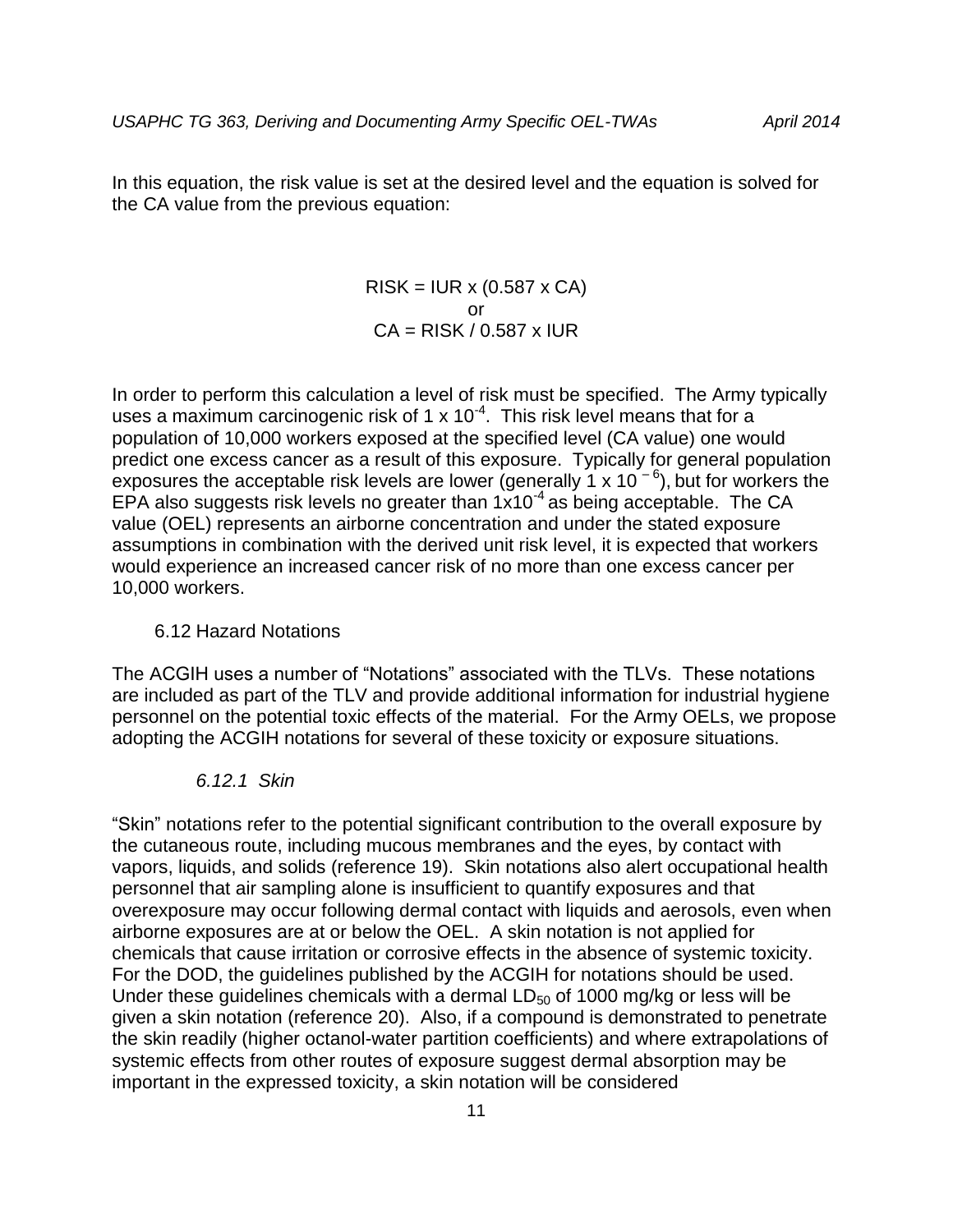even in the absence of *in vivo* dermal toxicity data. Skin permeation calculators are available which require two inputs: molecular weight and the base-10 logarithm of the octanol-water partition coefficient (log  $K_{ow}$ ) (reference 21). Compounds with a molecular weight greater than 500 generally will only be absorbed through the skin in negligible amounts, though this may not be the case for diseased skin (reference 20). The ACGIH Biological Exposure Index Documentation (reference 19) provides additional guidance on skin notation for chemicals based on physical chemical parameters and flux, and the evaluation outlined in that reference should be performed prior to a final decision on the skin notation. Using this methodology, the skin notation takes into consideration the dose inhaled at the OEL and the dose that might be received through skin absorption, and where the relative dose contributed by the skin route reaches a specified fraction of that which would be inhaled at the OEL, a skin notation is assigned. The lower the OEL and the greater the dermal flux, the more relative importance the dermal absorption route becomes as a contributor to the overall systemic dose in the workplace.

### *6.12.2 SEN*

This notation designates that the chemical has been shown to produce sensitization reactions in either animal or human studies. The SEN notation does not imply that the OEL is protective against becoming sensitized to the agent nor does it provide protection for individuals already sensitized.

# *6.12.3 Carcinogenicity*

For compounds which have been shown to produce cancer in humans or animals there are a number of classification systems published. The EPA recently revised its carcinogen assessment guidance (reference 22) and now uses verbal descriptors rather than the older alpha numeric system. The ACGIH uses a 5-level alpha numeric system: confirmed human carcinogens (A1) to not suspected as a human carcinogen (A5) (reference 19). The ACGIH system is relatively concise, easy to understand, and is familiar to DOD occupational health workers. For these reasons, the ACGIH system should be the basis for assigning carcinogen classifications to DOD compounds.

# **7.0 Recordkeeping, Documentation, and Approvals.**

The OEL and documentation of the derivation will be written and published as an AIPH technical report. This report should provide a complete summary of all of the steps outlined above. All calculations should be presented, and the rationale for the key study and toxic endpoint should be provided. Also, for the key study, the methods should be described to include all dose groups, group size, animal species and strain, the response incidence, and statistical and biological significance or nonsignificance of the relevant findings.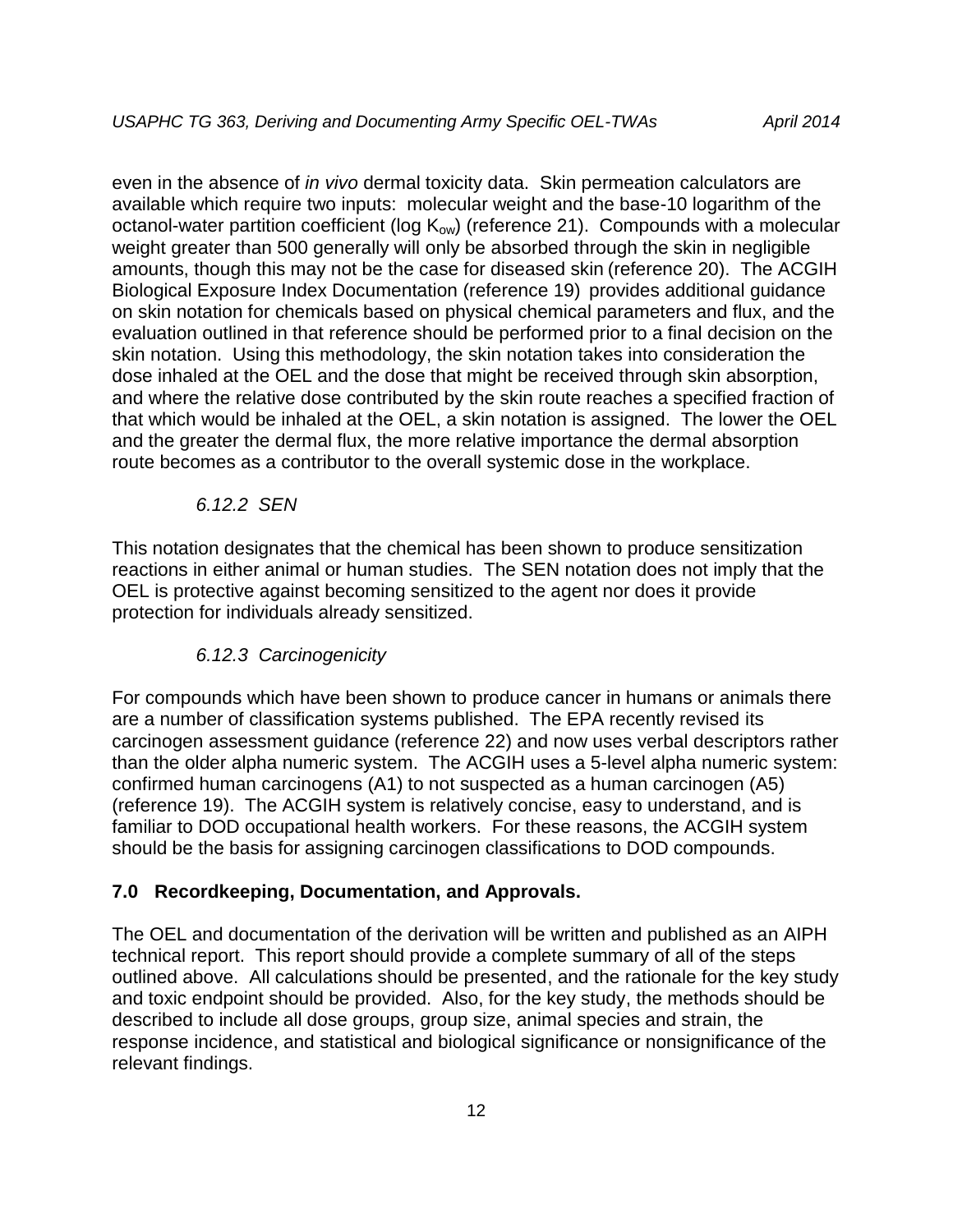The documentation will also include a qualitative assessment of the confidence level in the OEL. The estimated OEL will be assigned to either a Low, Medium, or High category based on professional judgment and taking into account all of the uncertainties associated with the derivation of the OEL. This assessment should also include the quality and quantity of data in the database, uncertainties in extrapolating the animal data to humans, and uncertainties in any route-to-route extrapolation used in estimating human dose levels.

The draft technical report should be staffed within AIPH through the Health Risk Management Portfolio, the Occupational Health Sciences Portfolio, and the Occupational and Environmental Medicine Portfolio. Following concurrence from these 3 organizations and signatures from the Toxicology Evaluation Program Manager and Toxicology Portfolio Director, the draft technical report should enter the Command Review & Concurrence (CRC) process.

The final CRC step is a review and approval (signature) by the AIPH Director and Commander. Upon completion of the CRC the technical report detailing the OEL will be published, and the OEL will be available for Army (DOD) entities as an interim value.

The published technical report should then be staffed through the MEDCOM and OTSG for any additional comments and final approval prior to acceptance as an official Department of the Army OEL.

As new data become available, the published OEL should be reviewed; if warranted, the OEL should be revised. The revised OEL should be published and distributed as a new technical report, and the revised technical report should clearly state that the new OEL is replacing previously published guidance.

For some of the chemicals for which OELs are required, the data will be submitted to organizations outside of the DOD in order to obtain consensus guidance values. One of the groups providing these values will be the Workplace Environmental Exposure Level (WEEL) committee. WEELs are OELs published by the Occupational Alliance for Risk Science (OARS). OARS are in turn managed by the Toxicology Excellence in Risk Assessment (TERA) group. WEELs are 8-hour OEL values similar to the TLVs and provide a published OEL from an unbiased organization outside the DOD and Federal Government. To facilitate the WEEL process, the technical content of the OEL documentation should conform to the WEEL report outline included as Appendix B.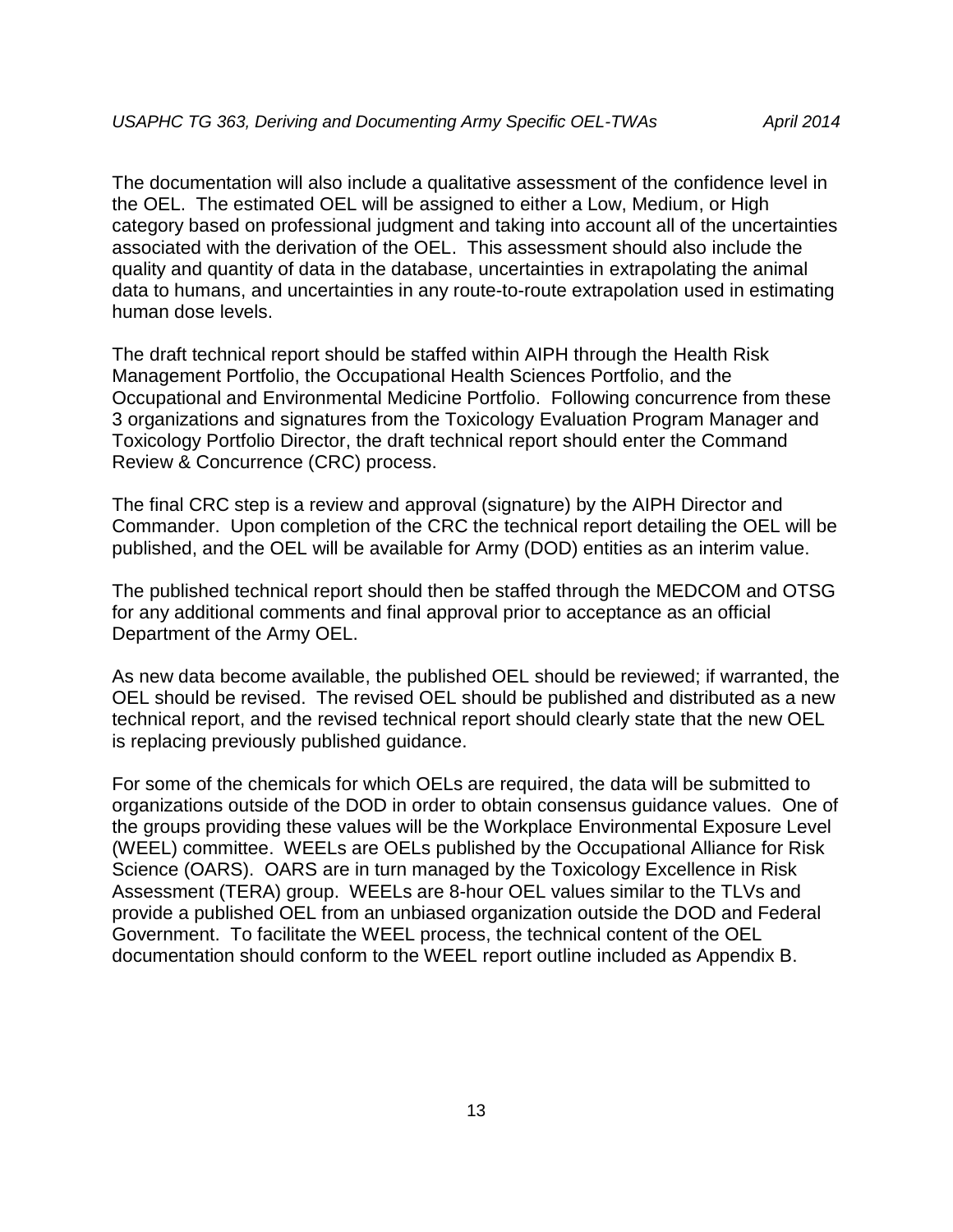# APPENDIX A REFERENCES

1. Department of the Army. 2009. Pamphlet 40-11, *Army Preventive Medicine*. [http://www.apd.army.mil/usape\\_home.asp.](http://www.apd.army.mil/usape_home.asp)

2. Department of the Army. 2013. Pamphlet 385-61, *Chemical Agent Safety Standards.* [http://www.apd.army.mil/usape\\_home.asp.](http://www.apd.army.mil/usape_home.asp)

3. National Institute of Occupational Safety and Health. 2013. *Current Intelligence Bulletin 65: Occupational Exposure to Carbon Nanotubes and Nanofibers*, Publication Number 2013-145. [http://www.cdc.gov/niosh/docs/2013-145/.](http://www.cdc.gov/niosh/docs/2013-145/)

4. National Institute of Occupational Safety and Health. 2011. *Current Intelligence Bulletin 63: Occupational Exposure to Titanium Dioxide*, Publication Number 2011-160. [http://www.cdc.gov/niosh/docs/2011-160.pdf.](http://www.cdc.gov/niosh/docs/2011-160.pdf)

5. U.S. Environmental Protection Agency. 2002. *A review of the reference dose and reference concentration processes.* EPA/630/P-02/002F. 01 Dec 2002. U.S. Environmental Protection Agency, Risk Assessment Forum. Washington D.C. [http://www.epa.gov/raf/publications/review-reference-dose-external-draft.htmm.](http://www.epa.gov/raf/publications/review-reference-dose-external-draft.htmm)

6. Ripple, S.D. 2009. Hyped on Hazard Banding. The Synergist, 43-45. American Industrial Hygiene Association, Falls Church, Virginia.

7. U.S. Food and Drug Administration. 2013. Code of Federal Regulations, Title 21, Part 58, *Good Laboratory Practices (GLP) for Non-Clinical Laboratory Studies.*  [http://www.accessdata.fda.gov/scripts/cdrh/cfdocs/cfcfr/CFRsearch.cfm?CFRPart=58.](http://www.accessdata.fda.gov/scripts/cdrh/cfdocs/cfcfr/CFRsearch.cfm?CFRPart=58)

8. U.S. Environmental Protection Agency. 2013. Code of Federal Regulations, Title 40, Part 160, *Federal Fungicide and Rodenticide Act (FIFRA), Good Laboratory Practice Standards*.

[http://iccvam.niehs.nih.gov/SuppDocs/FedDocs/EPA/EPA\\_GLP40\\_160.pdf.](http://iccvam.niehs.nih.gov/SuppDocs/FedDocs/EPA/EPA_GLP40_160.pdf)

9. Organization for Economic Cooperation and Development. 2013. *Guidelines for the Testing of Chemicals.* [http://www.oecd-ilibrary.org.](http://www.oecd-ilibrary.org/)

10. National Research Council. 2001. *Standing Operating Procedures for Developing Acute Exposure Guideline Levels for Hazardous Chemicals*. National Academy Press, Washington D.C.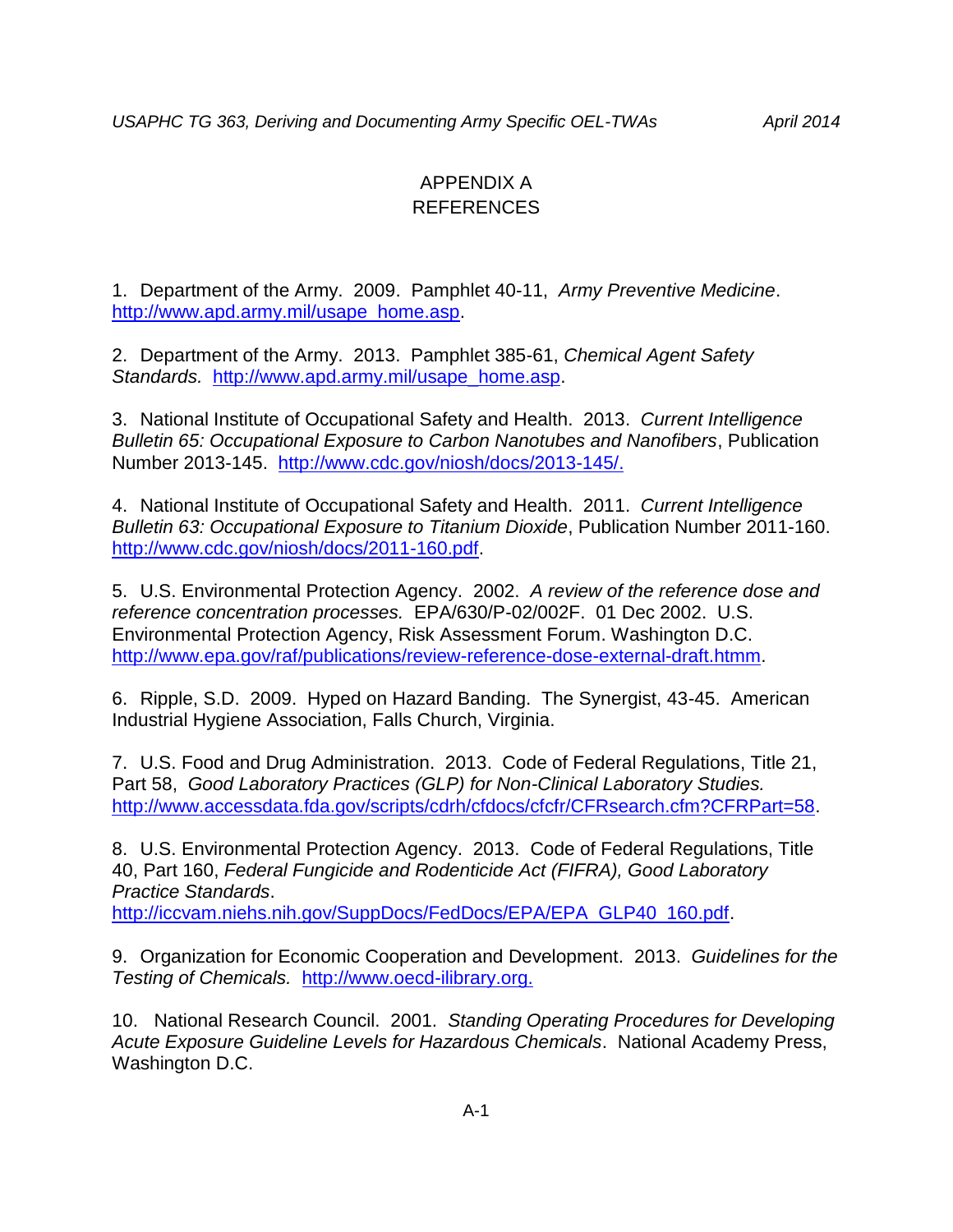*USAPHC TG 363, Deriving and Documenting Army Specific OEL-TWAs April 2014*

11. U.S. Environmental Protection Agency. 2012. *Benchmark Dose Technical Guidance Document.* [http://www.epa.gov/raf/publications/benchmarkdose.htm.](http://www.epa.gov/raf/publications/benchmarkdose.htm)

12. Faustman, E. and G. Omenn. 2008. Risk Assessment. In *Casarett & Doull's Toxicology: The Basic Science of Poisons*, ed. K. Klassen. pp 107-128. McGraw Hill, New York.

13. U.S. Environmental Protection Agency. 2006. *Harmonization in Interspecies Extrapolation: Use of BW3/4 as Default Method In Derivation of Oral RfD,* EPA/630/R-06/001.

[http://www.epa.gov/raf/publications/pdfs/HARMONIZATIONINTERSPECIES.PDF.](http://www.epa.gov/raf/publications/pdfs/HARMONIZATIONINTERSPECIES.PDF)

14. U.S. Environmental Protection Agency. 1994. *Methods for Derivation of Inhalation Reference Concentrations and Application of Inhalation Dosimetry.* EPA/600/8- 90/066F. Washington D.C. [http://www.epa.gov/raf/publications/methods-derivation](http://www.epa.gov/raf/publications/methods-derivation-inhalation-ref.htm)[inhalation-ref.htm.](http://www.epa.gov/raf/publications/methods-derivation-inhalation-ref.htm)

15. National Institute for Public Health and the Environment, Ministry of Health, Welfare and Sport (RIVM). 2002*. Multiple path particle dosimetry model (MPPD v 1.0): A model for human and rat airway particle dosimetry.* Bilthoven, The Netherlands. [http://www.rivm.nl/en/.](http://www.rivm.nl/en/)

16. U. S. Environmental Protection Agency. 2009. *Risk Assessment Guidance for Superfund Vol. I: Human Health Evaluation Manual (Part F, Supplemental Guidance for Inhalation Risk Assessment).* EPA-540-R-070-002. Washington D.C.

17. Toxicology Excellence in Risk Assessment. 2008. *Dose Response Assessment Boot Camp.* Ch 9. TERA, Cincinnati, Ohio.

18. U.S. Environmental Protection Agency. 2002. *A Review of the Reference Dose and Reference Concentration Process*. EPA/630/P-02/002F. Washington D.C. <http://www.epa.gov/raf/publications/review-reference-dose.htm>

19. American Conference of Governmental Industrial Hygienists. 2013*. TLVs and BEIs*. ACGIH, Cincinnati, Ohio. [http://www.acgih.org/store.](http://www.acgih.org/store)

20. U.S. Environmental Protection Agency. 1989. *Risk Assessment Guidance for Superfund, Volume I Human Health Evaluation Manual (Part A).* EPA/540/1-89/002. Washington D.C. [http://www.epa.gov/oswer/riskassessment/ragsa/pdf/rags\\_a.pdf.](http://www.epa.gov/oswer/riskassessment/ragsa/pdf/rags_a.pdf)

21. National Institute for Occupational Safety and Health. 2013. Skin Permeation Calculator. [http://www.cdc.gov/niosh/topics/skin/skinPermCalc.html.](http://www.cdc.gov/niosh/topics/skin/skinPermCalc.html)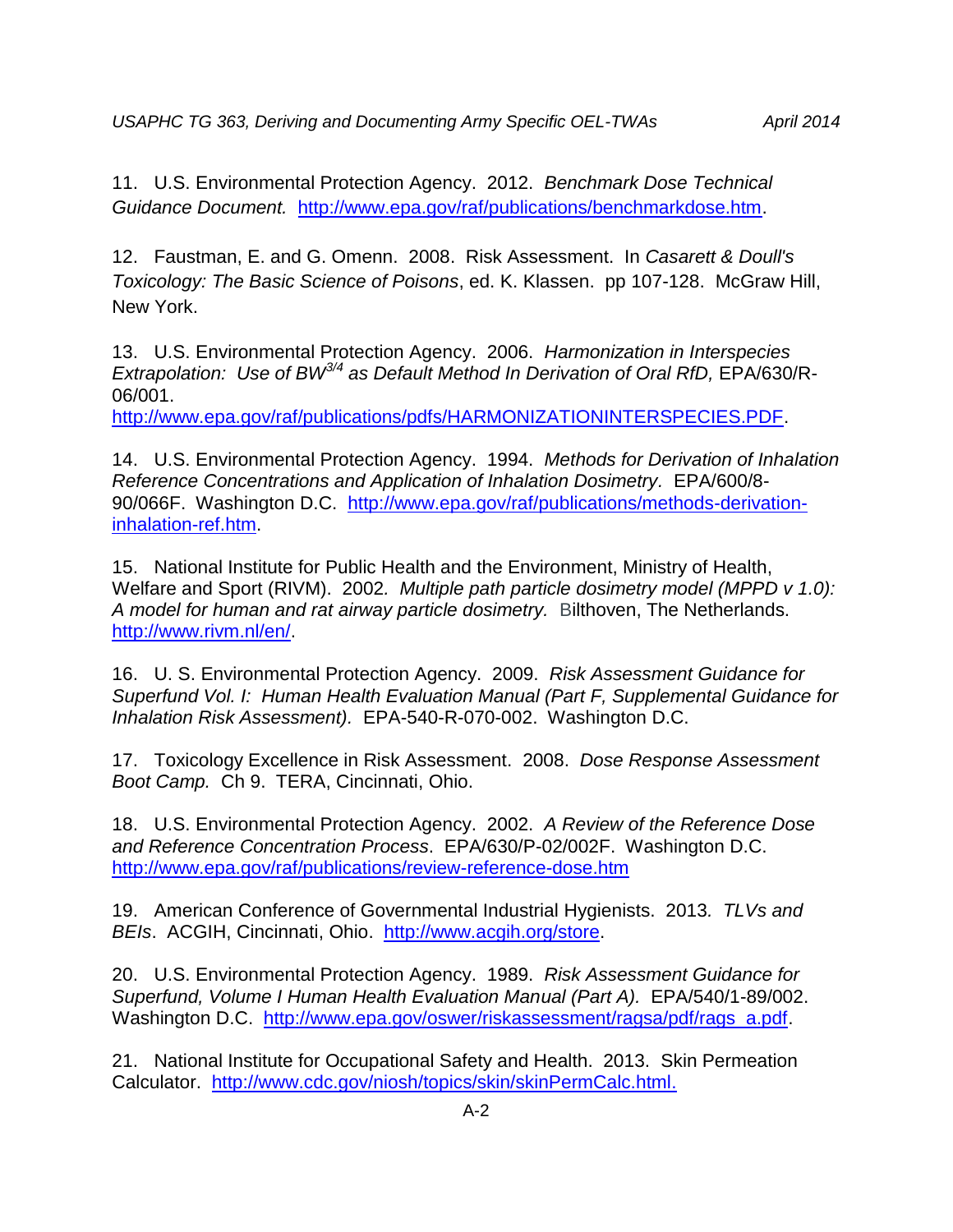22. U.S. Environmental Protection Agency. 2005. *Guidelines for Carcinogen Risk Assessment*. EPA/630/P-03/001F. Washington D.C. [http://www.epa.gov/cancerguidelines/.](http://www.epa.gov/cancerguidelines/)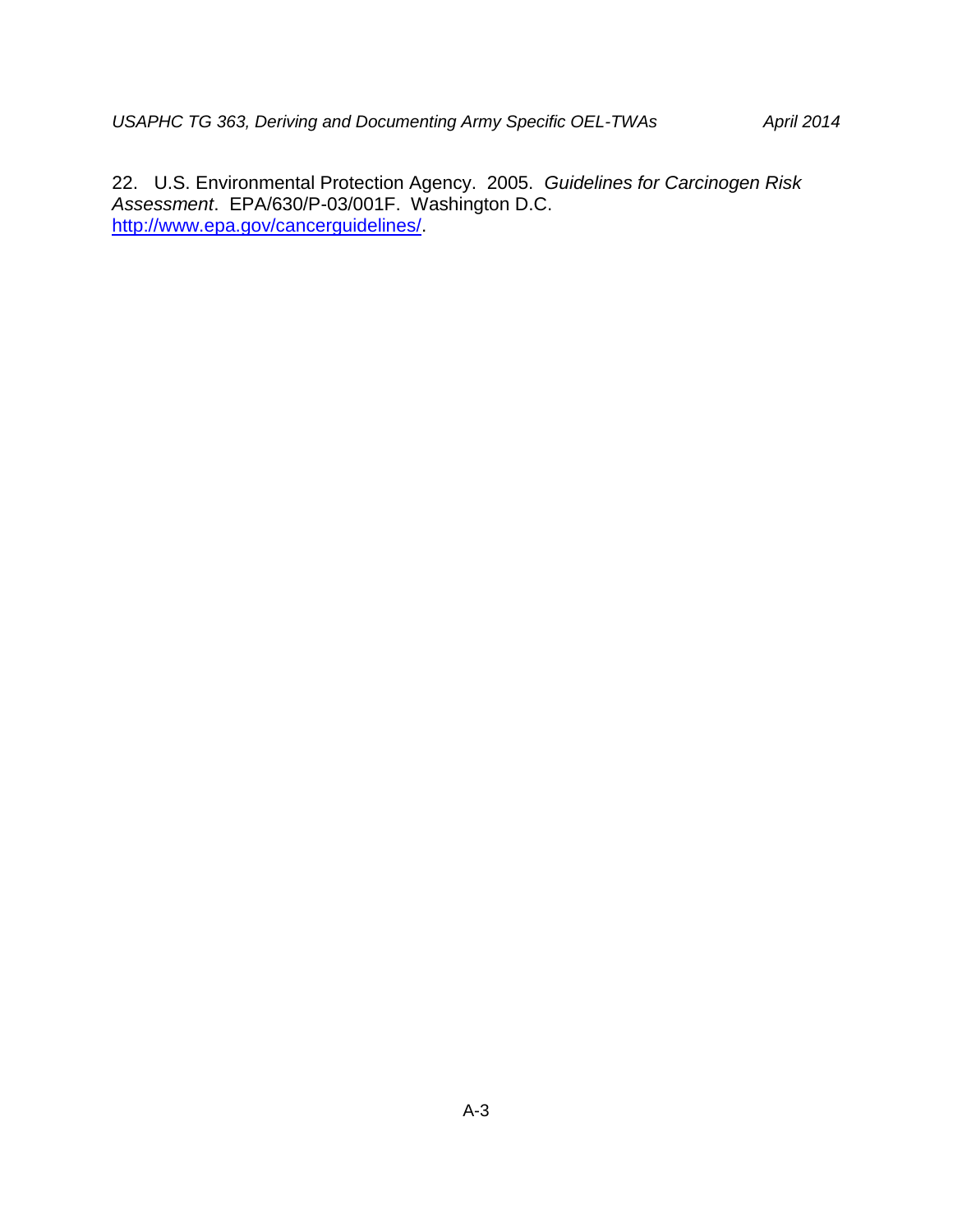# APPENDIX B WORKPLACE ENVIRONMENTAL EXPOSURE LEVEL (WEEL) REPORT OUTLINE

### **I. IDENTIFICATION**

Chemical Name Synonyms CAS Number Molecular Formula Structural Formula

### **II. CHEMICAL AND PHYSICAL PROPERTIES**

Physical State Odor Description Molecular Weight Conversion Factors Melting Point Boiling Point Vapor Pressure Saturated Vapor Concentration Flammability Limits Flash Point Autoignition Temperature Specific Gravity Vapor Density **Solubility Stability** Reactivities and Incompatibilities

# **III. USES**

# **IV. TOXICOLOGY DATA**

- A. Acute Toxicity
- B. Genotoxicity/Mutagenicity
- C. Metabolism and Pharmacokinetics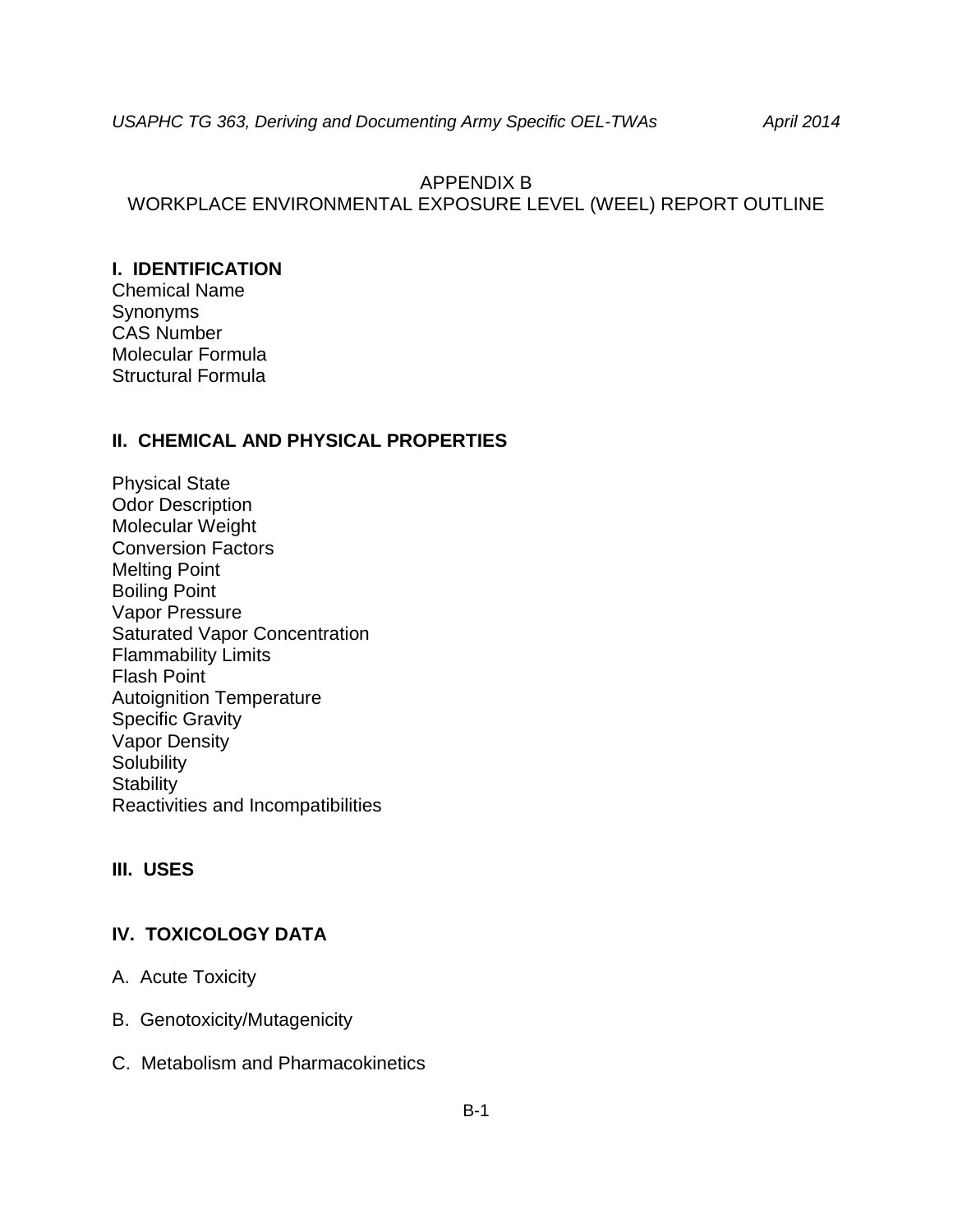- D. Developmental and Reproductive Toxicity
- E. Subacute Toxicity
- F. Subchronic Toxicity
- G. Chronic Toxicity and Carcinogenicity

# **V. HUMAN USE AND EXPERIENCE**

# **VI. RATIONALE**

| <b>Uncertainty Factor</b>                   | Value | <b>Rationale</b> |  |  |
|---------------------------------------------|-------|------------------|--|--|
| Intraspecies (UFH)                          |       |                  |  |  |
| Interspecies (UFA)                          |       |                  |  |  |
| Subchronic to<br>chronic (UF <sub>S</sub> ) |       |                  |  |  |
| Database (UF <sub>D</sub> )                 |       |                  |  |  |
| <b>LOAEL to NOAEL</b><br>$(UF_L)$           |       |                  |  |  |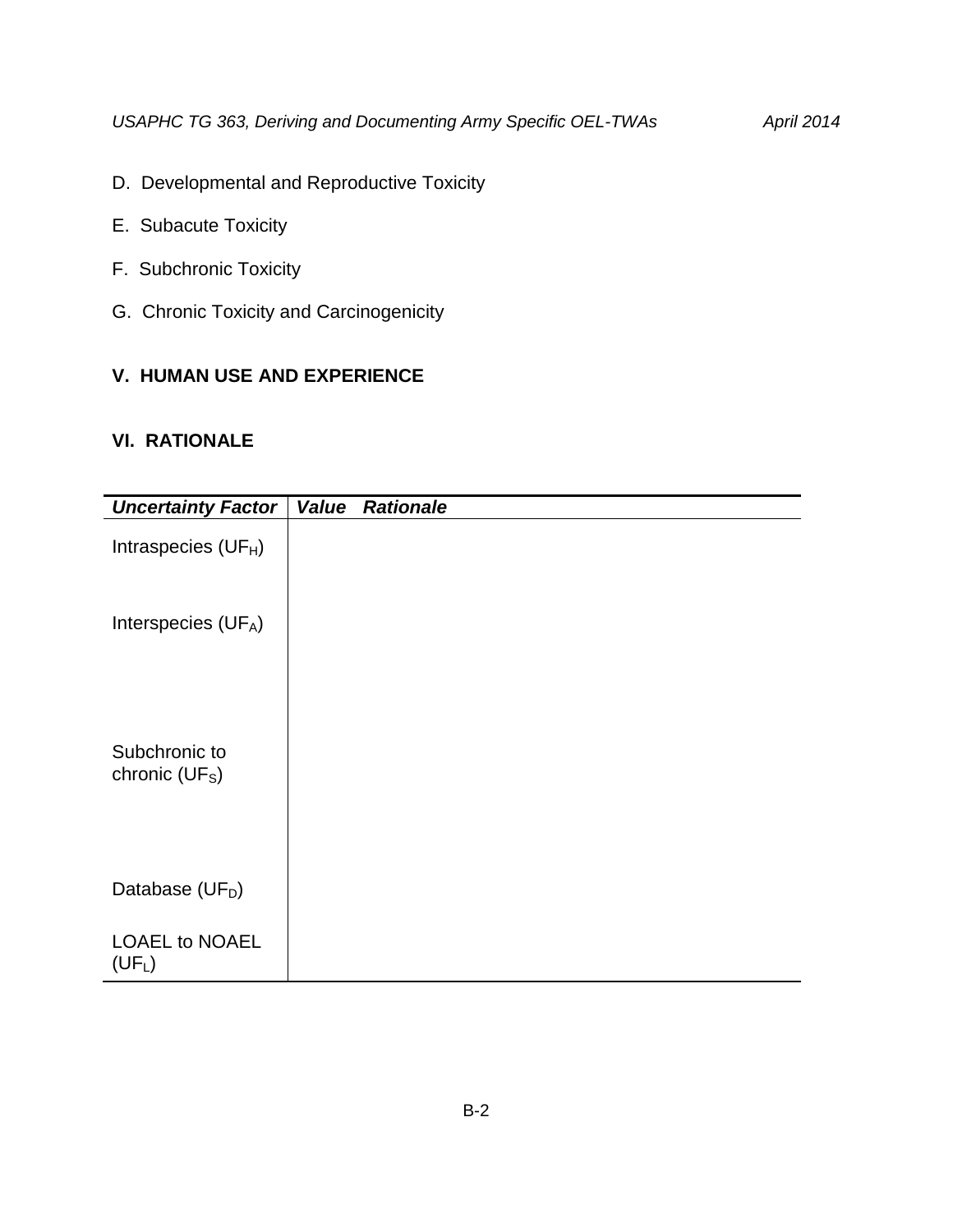# **VII. RECOMMENDED OEL**

# **VIII. RECOMMEDATIONS**

# **IX. REFERENCES**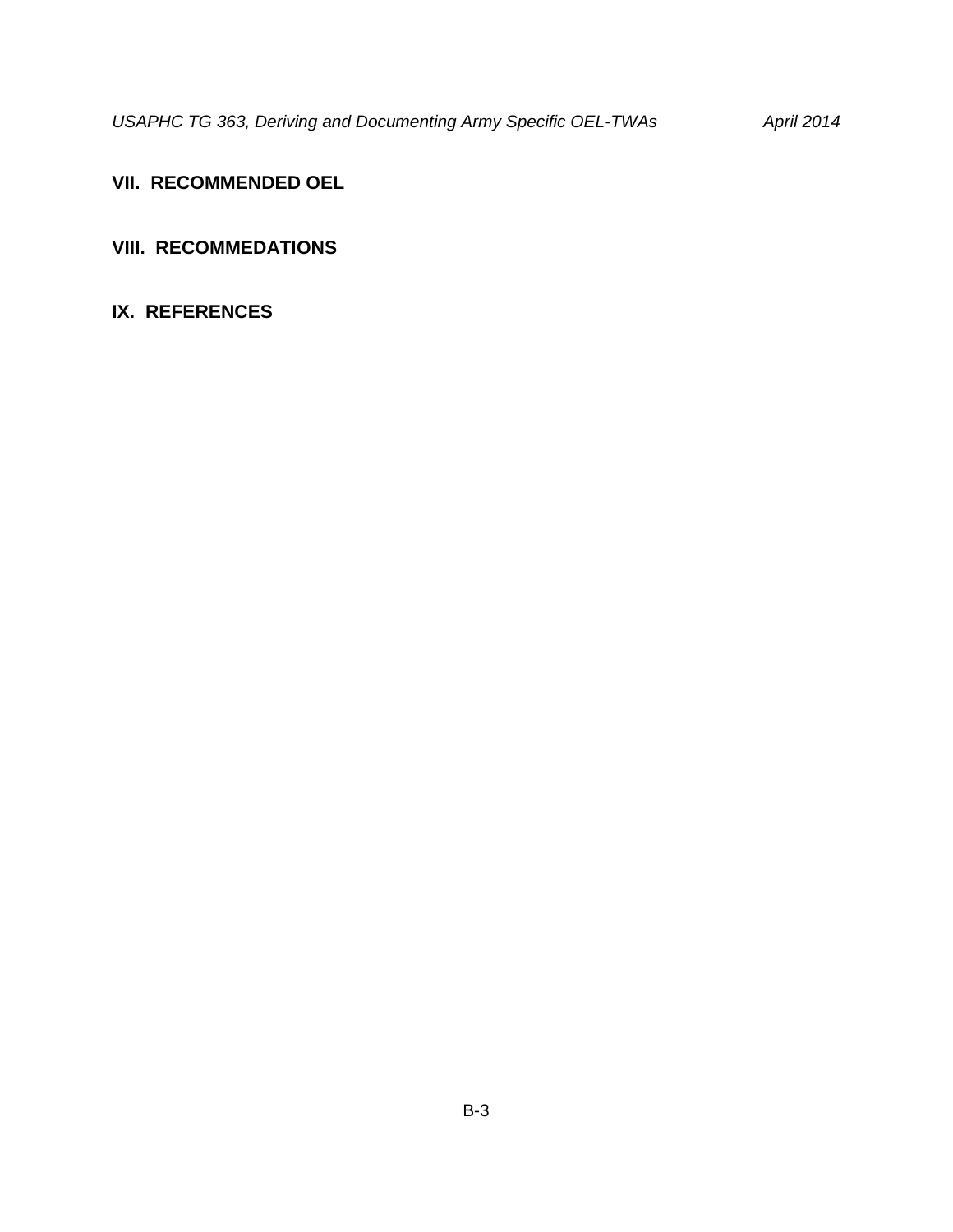# **GLOSSARY**

**Section I Abbreviations**

**ACGIH** American Conference of Governmental Industrial Hygienists

**BMC** Bench Mark Concentration

**BMD** Bench Mark Dose

**BMDS** Bench Mark Dose Software

**CRC** Command Review & Clearance

**DOD** Department of Defense

**EPA** U.S. Environmental Protection Agency

**HED** Human Equivalent Dose

**HSDB** Hazardous Substances Data Base

**IUR** Inhalation Unit Risk

**LOAEL** Lowest Observed Adverse Effect Level

**MOA** Mode of Action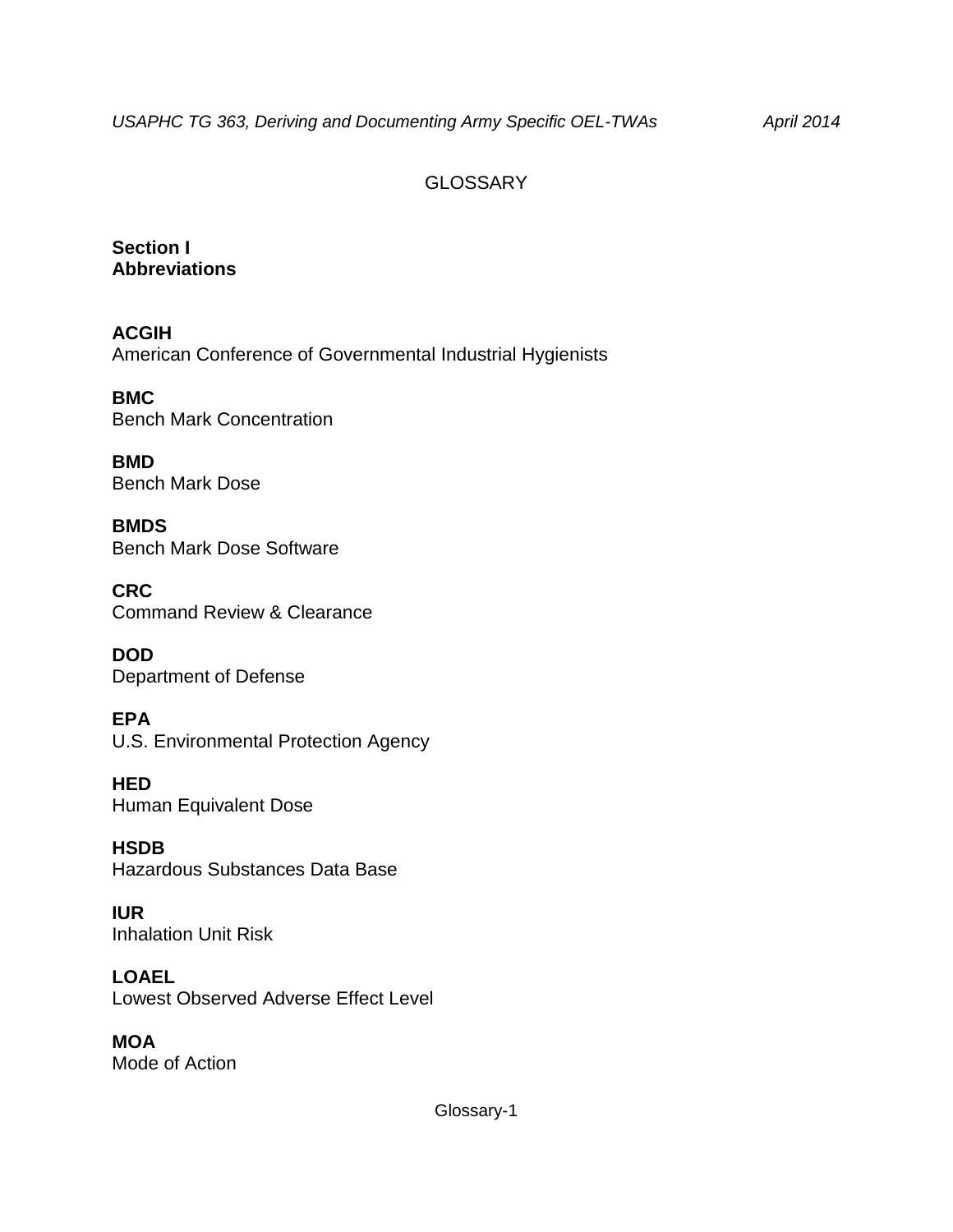**NIOSH** National Institutes for Occupational Safety and Health

**NLM** National Library of Medicine

**NOAEL** No Observed Adverse Effect Level

**OARS** Occupational Alliance for Risk Science

**OEL** Occupational Exposure Level

**OEL-TWA** Occupational Exposure Levels ‒ Time-Weighted Averages

**OSHA** Occupational Safety and Health Administration

**PBPK** Physiologically Based Pharmacokinetics

**PEL** Permissive Exposure Levels

**POD** Point of Departure

**RfC** Reference Concentration

**RfD** Reference Dose

**RTECS** Registry of Toxic Effects of Chemical Substances

**SAR** Structure-Activity Relationship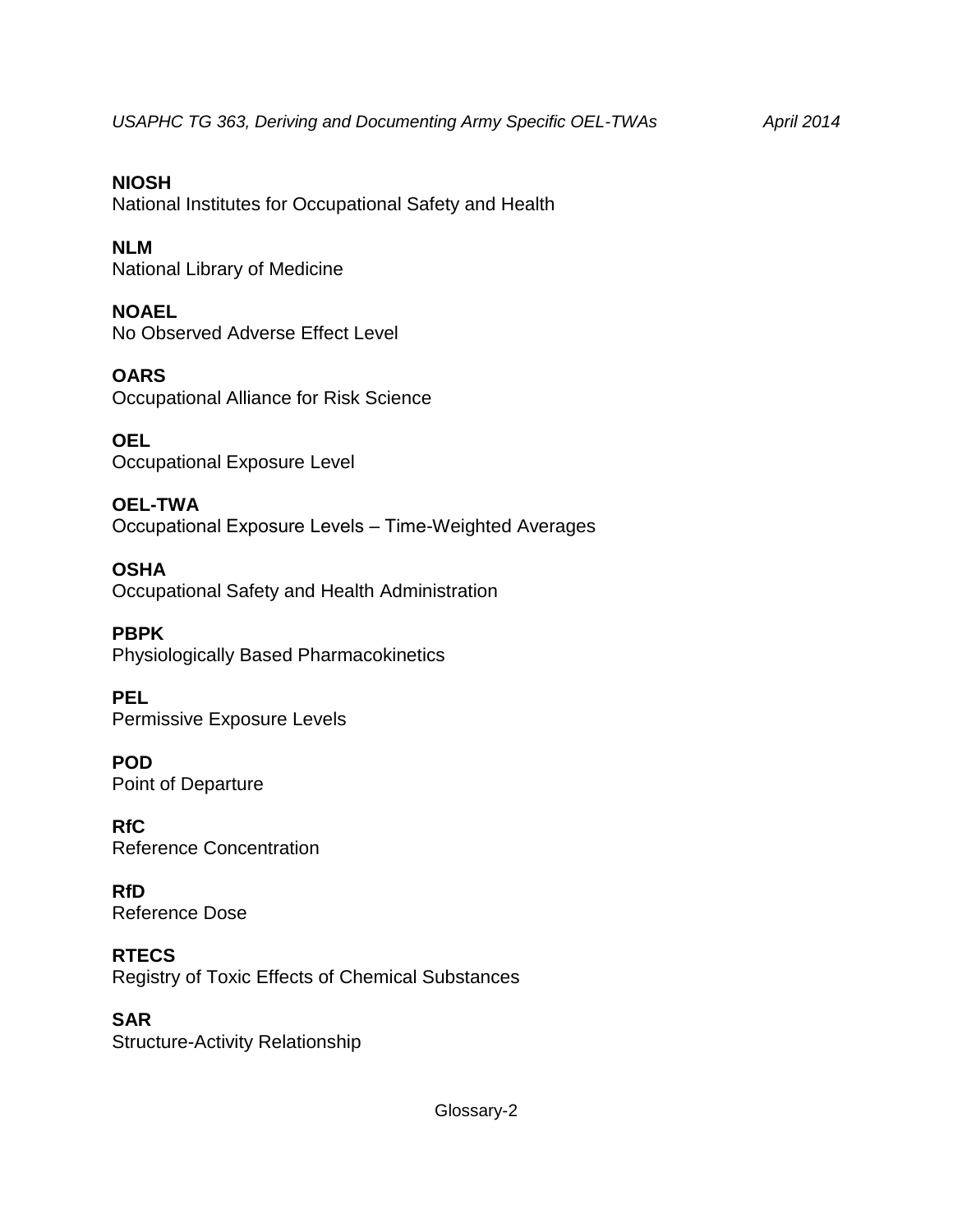**SF** Slope Factor

**TERA** Toxicology Excellence for Risk Assessment

**TG** Technical Guide

**TLVs** Threshold Limit Values

**TOXNET** Toxicology Data Network

**TWA** Time-Weighted Average

**UF** Uncertainty Factor

**WEEL** Workplace Environmental Exposure Level